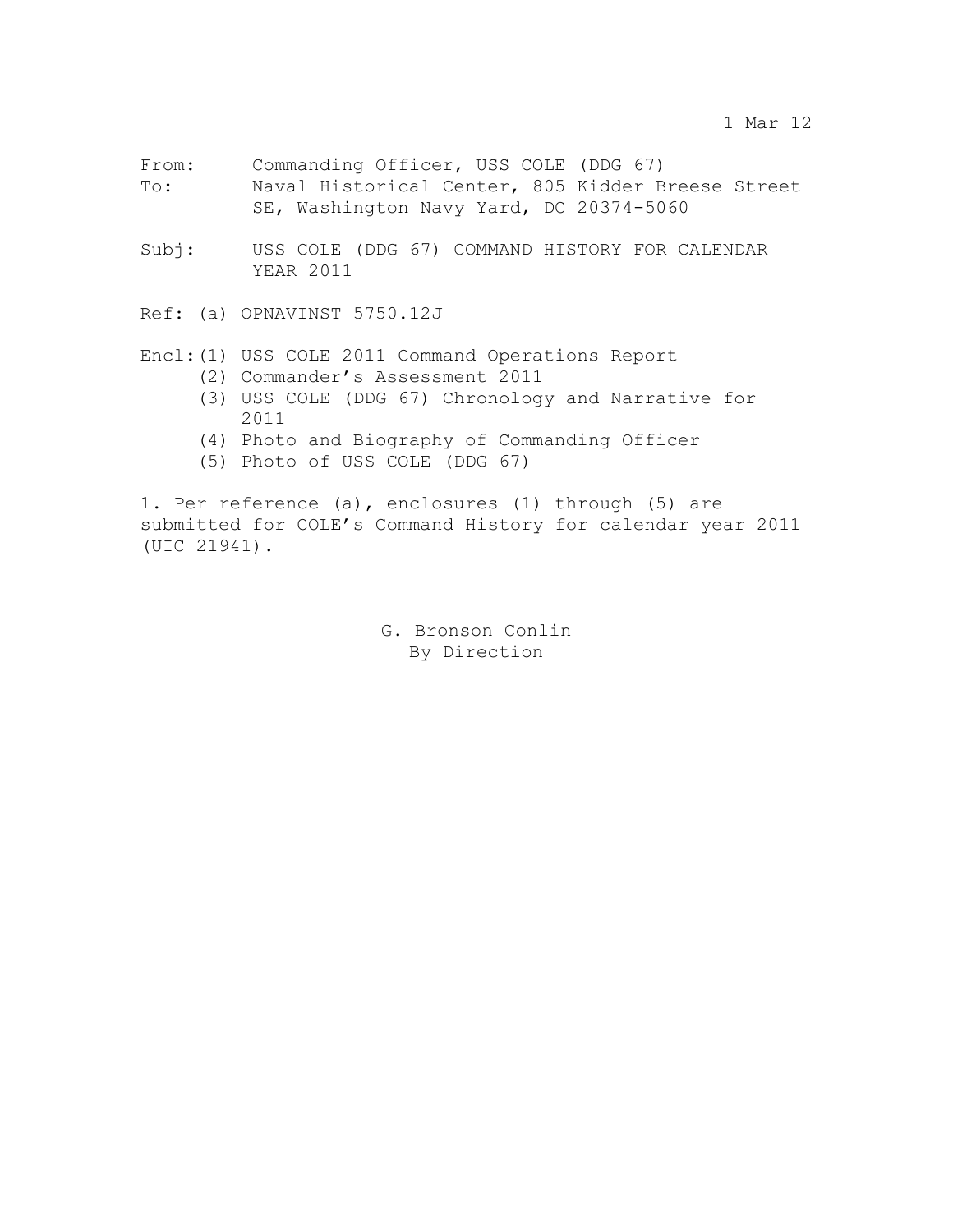COMMAND HISTORY 2011 USS COLE (DDG 67) Homeport: Norfolk, VA Commissioned: 08 June 1996 UIC: 21941 Command Composition and Organization Immediate Superior: Commander, Destroyer Squadron TWO EIGHT CAPT Wade F. Wilkinson, USN 01 JAN 11- 02 FEB 11 CAPT David D. Schweizer, USN 03 FEB 11- 31 DEC 11 Commanding Officer: CDR Andrew C. Ehlers, USN 01 JAN 11 – 06 JAN 12 CDR Peter K. Nilsen, USN 06 JAN 12 – 31 JUL 13 Executive Officer: CDR Jason W. Schwantes, USN 01 JAN 11 – 22 APR 11 CDR Peter K. Nilsen, USN 23 APR 11 – 31 DEC 11 CDR Dennis L. Farrell, USN 31 DEC 11 – 31 JUL 13 Combat Systems Officer: LT **discussed in the set of the set of the set of the set of the set of the set of the set of the set of the set of the set of the set of the set of the set of the set of the set of the set of the set of the set of the set** 01 JAN 11 – 04 JUL 11 LT , USN 05 JUL 11 – 31 DEC 11 Weapons Officer: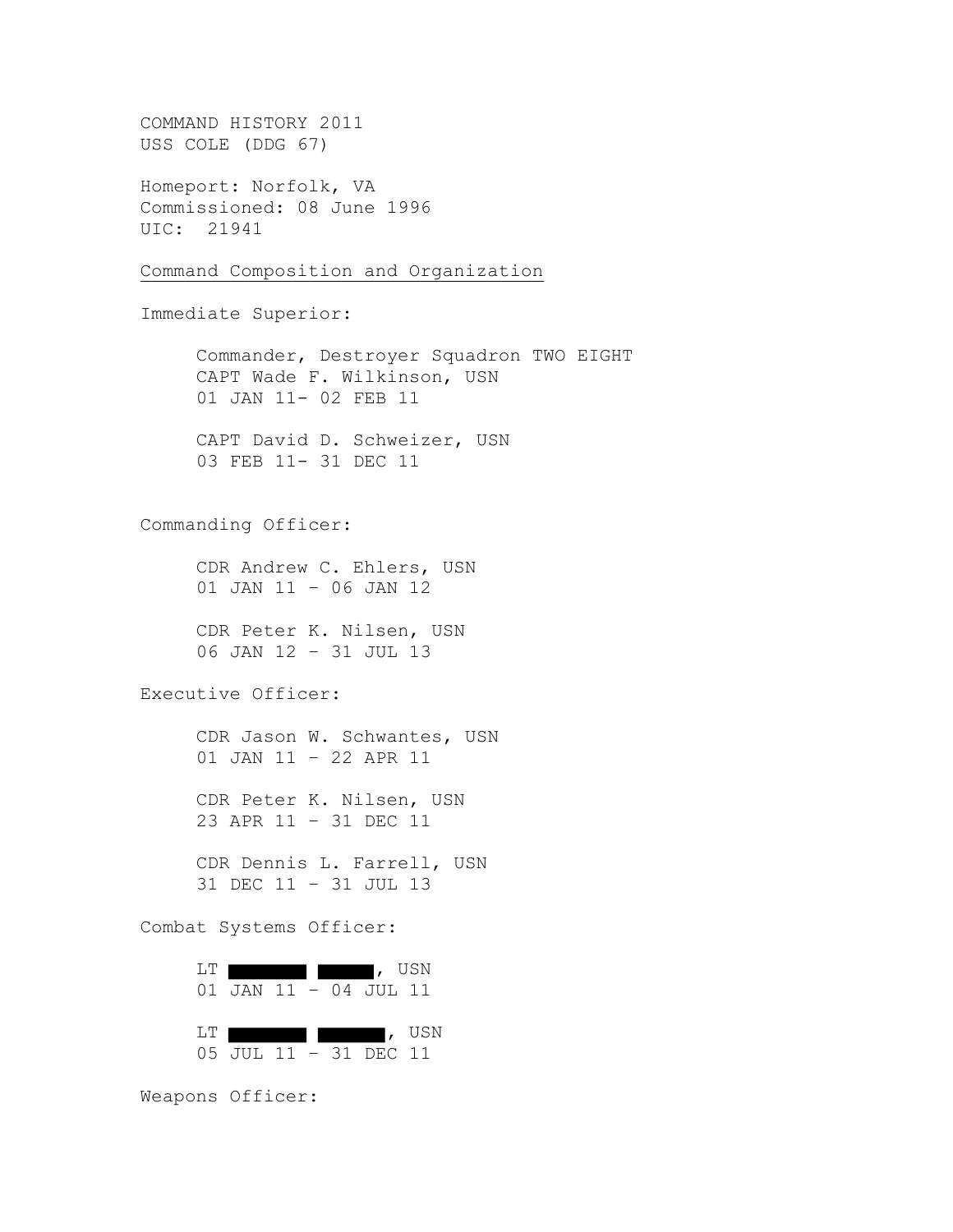LT **designed in the set of the set of the set of the set of the set of the set of the set of the set of the set of the set of the set of the set of the set of the set of the set of the set of the set of the set of the set** 01 JAN 11- 16 JUN 11 LT **designed in the set of the set of the set of the set of the set of the set of the set of the set of the set of the set of the set of the set of the set of the set of the set of the set of the set of the set of the set** 

17 JUN 11 – 31 DEC 11

Operations Officer:

| L.T |           |  |             | <b>IISN</b> |
|-----|-----------|--|-------------|-------------|
|     | 01 JAN 11 |  | – 31 DEC II |             |

Chief Engineer:

| 1.'I' |           |  |              | USN |
|-------|-----------|--|--------------|-----|
|       | 01 JAN 11 |  | $-31$ DEC 11 |     |

Supply Officer:

|  |  | USN                 |  |
|--|--|---------------------|--|
|  |  | 01 JAN 11-31 DEC 11 |  |

Navigator:

| LTJG 1                               | USN |
|--------------------------------------|-----|
| $01$ JAN $11 - 01$ AUG $11$          |     |
|                                      |     |
| LTJG I<br>$\sqrt{\phantom{a}}$ , usn |     |
| 01 AUG 11 - 31 DEC 11                |     |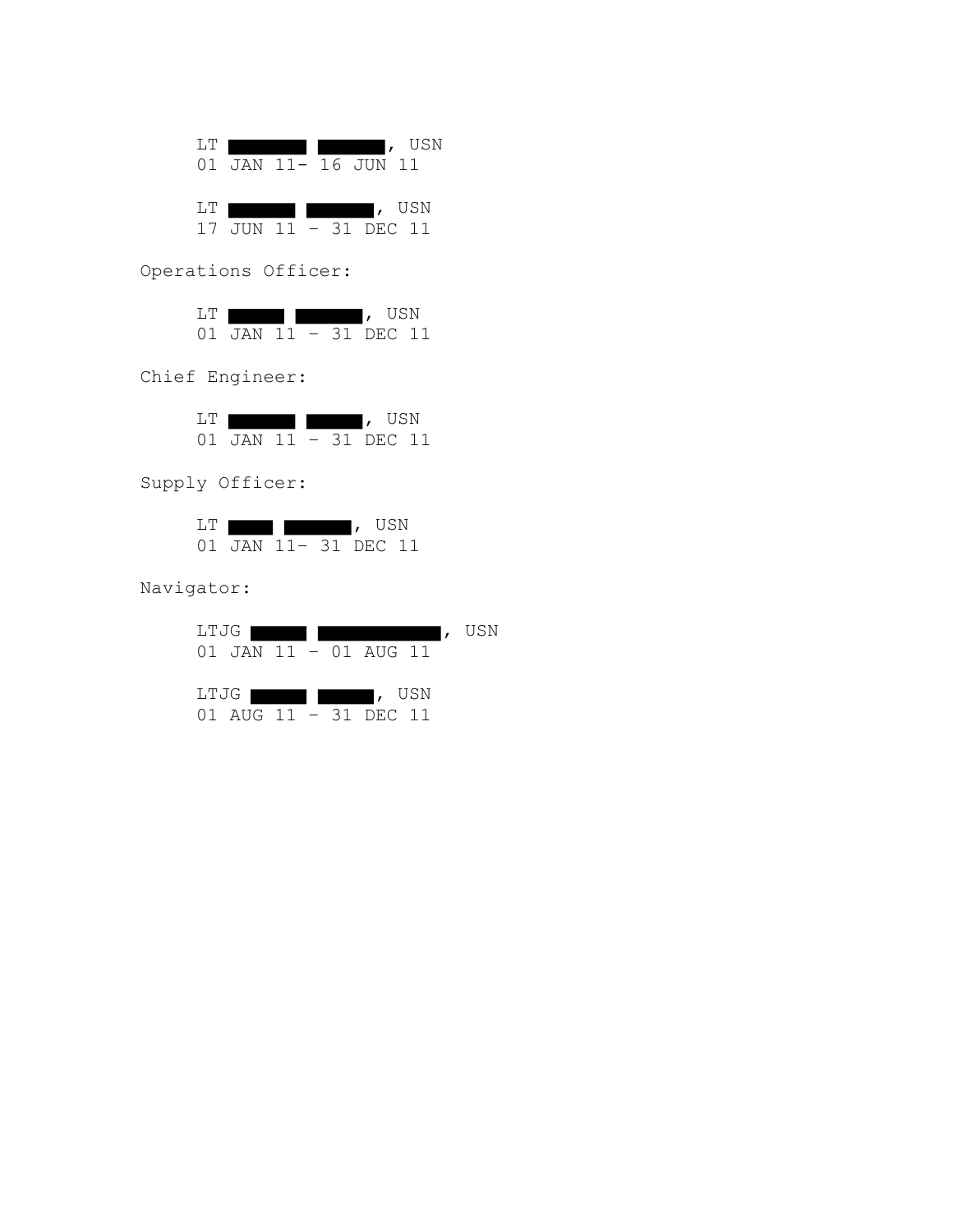January 2011

1-10 January Holiday stand down 5 January Underway to MHI Shipyards 7 January STGCS(SW) retirement ceremony 18 January **LTJG SWO Board** 19 January SURFLANT N1 CO/XO/CMC Forum at Sewell's Point Golf Course RADM Horn visit: BMD Welcome 20 January CPO Exam 2<sup>nd</sup> Fleet Admiral's Call with all Commanding Officers 21 January 682 **12 September 21 January** 21 January 682 **12 January 12 September 21 January 12 September 21 January 12 September 2016** OS2 re-enlistment M-9 Proficiency Shoot Captain Benke visit 28 January SURFLANT I-240 Staff brief/walkthrough 31 January DESRON TWO EIGHT N5 (FOPS) visit

COLE began the New Year by transiting to MHI Shipyards for a three month CNO availability, where she began Ballistic Missile Defense System Installment. The yard period provided an excellent opportunity to send Sailors to various schools, particularly in Combat Systems to learn the new art of using BMD. While in the yards, COLE made extra efforts to have as much equipment updated and repaired. and spaces preserved and refurbished in preparation for INSURV at the end of the year.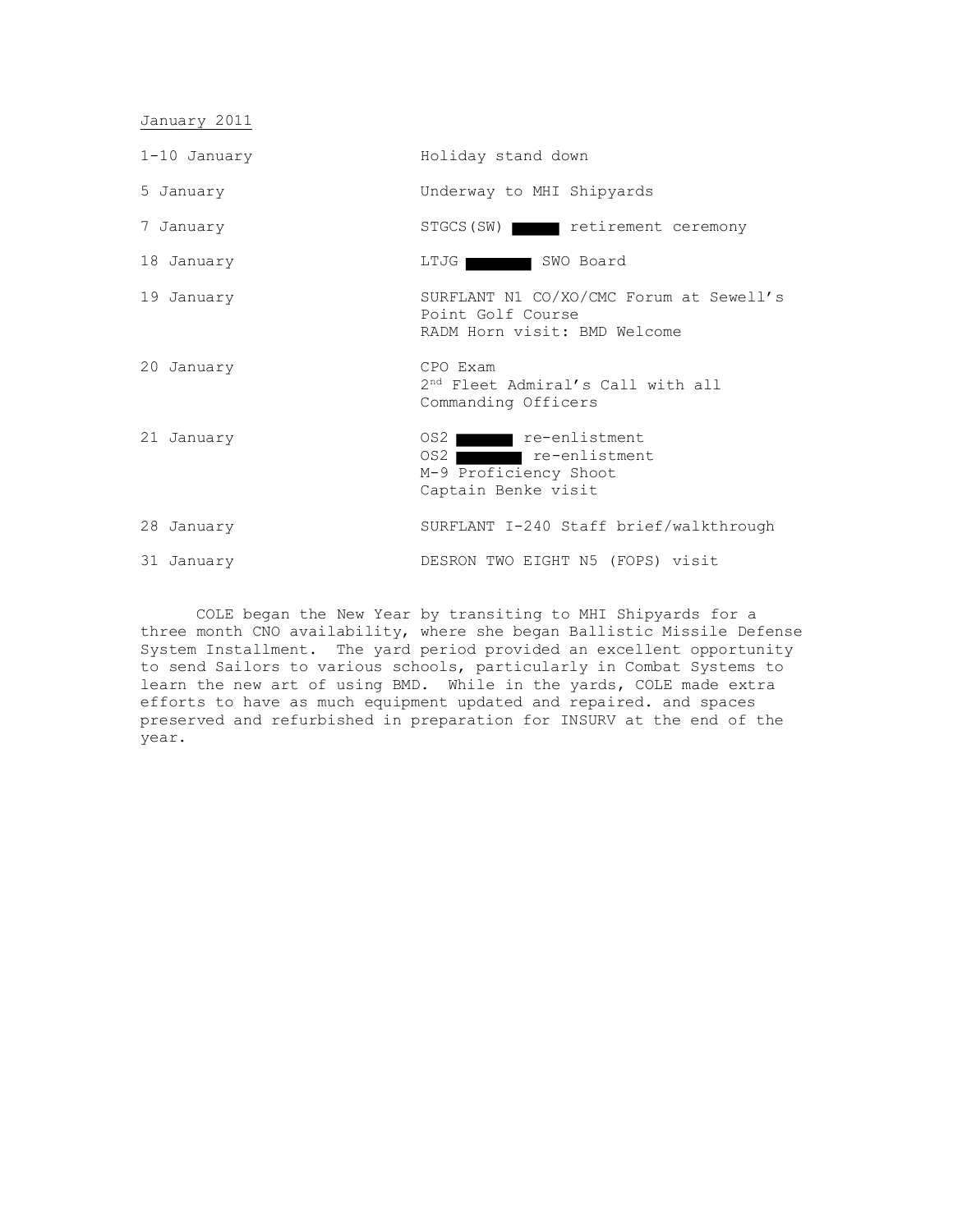February 2011

| 1 February  | M-16/M-9 Proficiency Shoot                                                              |
|-------------|-----------------------------------------------------------------------------------------|
| 3 February  | CO/XO Afloat-Ashore Force Integration<br>(AAFI) Meeting<br>USNA Service Selection night |
| 7 February  | CDS-28 N5 Guest Lunch                                                                   |
| 8 February  | SARP and Suicide Prevention Workshop<br>(CO/XO/CMC)                                     |
| 9 February  | SWO Board<br>ENS 1                                                                      |
| 11 February | CAPT Wilkinson memorial service                                                         |
| 14 February | SURFLANT Commander's Call (CO/XO/CMC)                                                   |
| 15 February | SH1 receives U.S. Citizenship                                                           |
| 17 February | Personnel Management 101 Seminar<br>(XO/CMC/TRAINO/Admin staff)                         |
| 22 February | NSN Exercise Solid Curtain/Citadel Shield<br>CS2 Kopczinsky re-enlistment               |
| 23 February | 'Don't Ask Don't Tell' repeal training<br>'50%' Conference                              |
| 25 February | LS3 re-enlistment<br>EM3 re-enlistment<br>COMDESRON TWO EIGHT visit (CAPT<br>Schweizer) |
| 28 February | COMCARSTKGRU EIGHT Visit<br>MR2 re-enlistment                                           |

Throughout February, COLE continued to take advantage of in port time to train, clean, preserve, and repair. At any given time, at least 30% of COLE Sailors were in school to prepare for the newly designed Basic Phase of the Training Cycle, for which COLE would act as a Pilot ship. Mid-month, CDR Ehlers, ENS , and ENS attended the USNA Service Selection night to welcome three soon-to-be ensigns to the COLE team.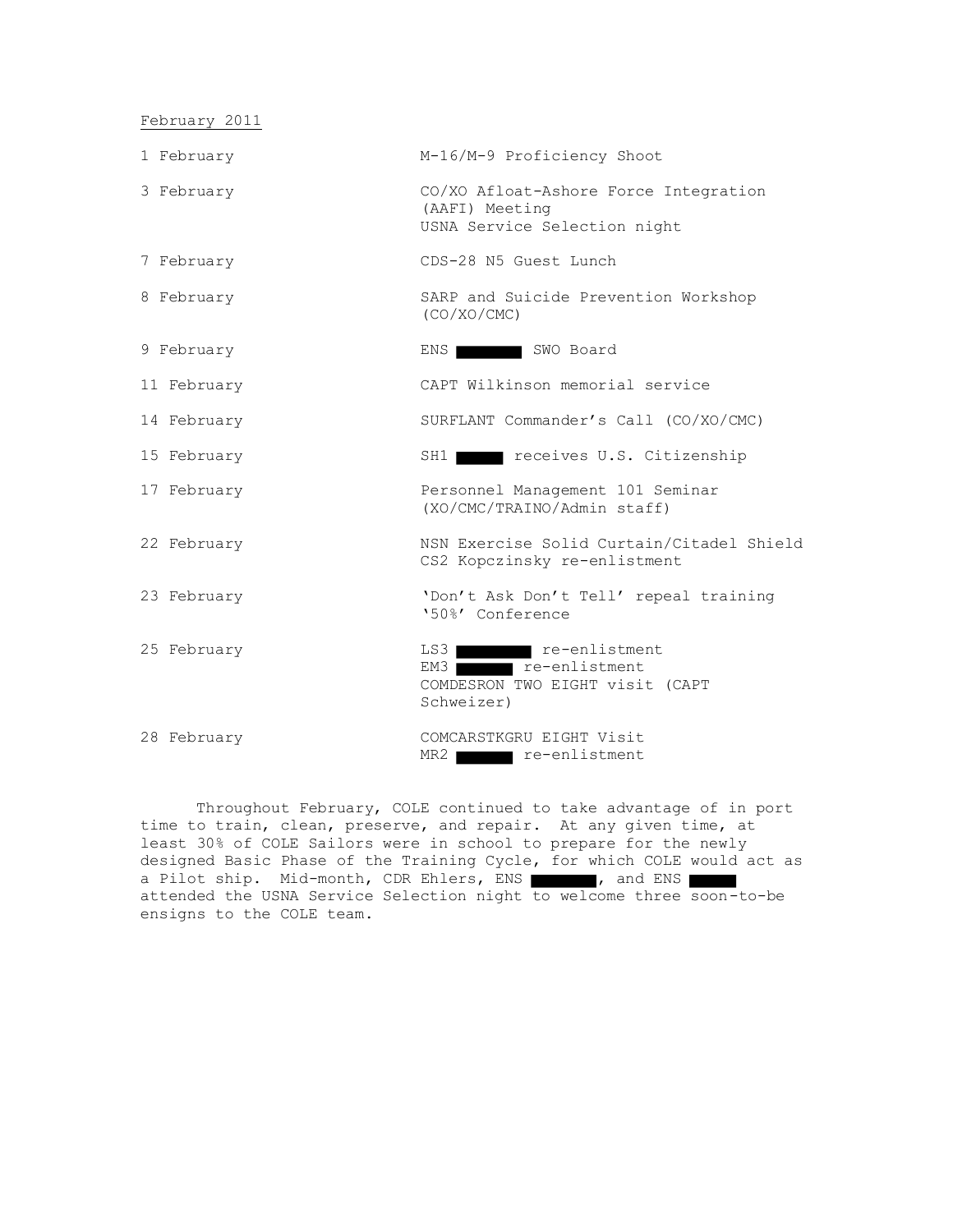March 2011

| 1 March           | Women's Uniform Focus Group                                                             |
|-------------------|-----------------------------------------------------------------------------------------|
| 3 March           | E-6 Advancement Exam<br>SURFLANT Visit                                                  |
| 7-11 March        | Training cycle Kick-off with ATG                                                        |
| 10 March          | E-5 Advancement exam<br>Sailor of the Year recognition luncheon                         |
| 11 March          | Walkthrough main space fire drill<br>OS2 re-enlistment<br>M-240B qualification shoot    |
| 16 March          | RADM Murdoch (FFC N43) visit                                                            |
| 17 March          | E-4 Advancement exam                                                                    |
| 18 March          | Walkthrough main space fire drill<br>CAPT Schweizer visit to address<br>officers/chiefs |
| 21 March          | AVCERT inbrief                                                                          |
| 23 March          | SURFLANT Waterfront NAV refresher<br>Training                                           |
| 25 March          | Main space fire drill<br>CMDCM(SW) Timmons departs; CMDCM(SW/FJP)<br>assumes duties     |
| 28 March-01 April | Engineering Light Off Assessment (LOA)<br>GM1 re-enlistment                             |
| 29 March          | Crew move aboard COLE from barge                                                        |
| 30 March          | Flight deck drill<br>CSCS Advance warfare training BMD Brief                            |
| 31 March          | CAPT Voth (PDCOM) visit<br>Women's History Month meal                                   |

As March dawned, COLE increased her efforts to complete the CNO availability, while simultaneously kicking off the Training Cycle with the '.1' phases. COLE successfully accomplished both of these tasks, despite much of the crew still attending various schools such as bridge simulators, BMD training schools, Maintenance University to name a few. The Engineering team worked tirelessly to execute a superb Light Off Assessment, and contractors praised COLE for her cooperation and punctuality. Toward the end of the month, COLE welcomed her new Command Master Chief, CMC Larry Dean.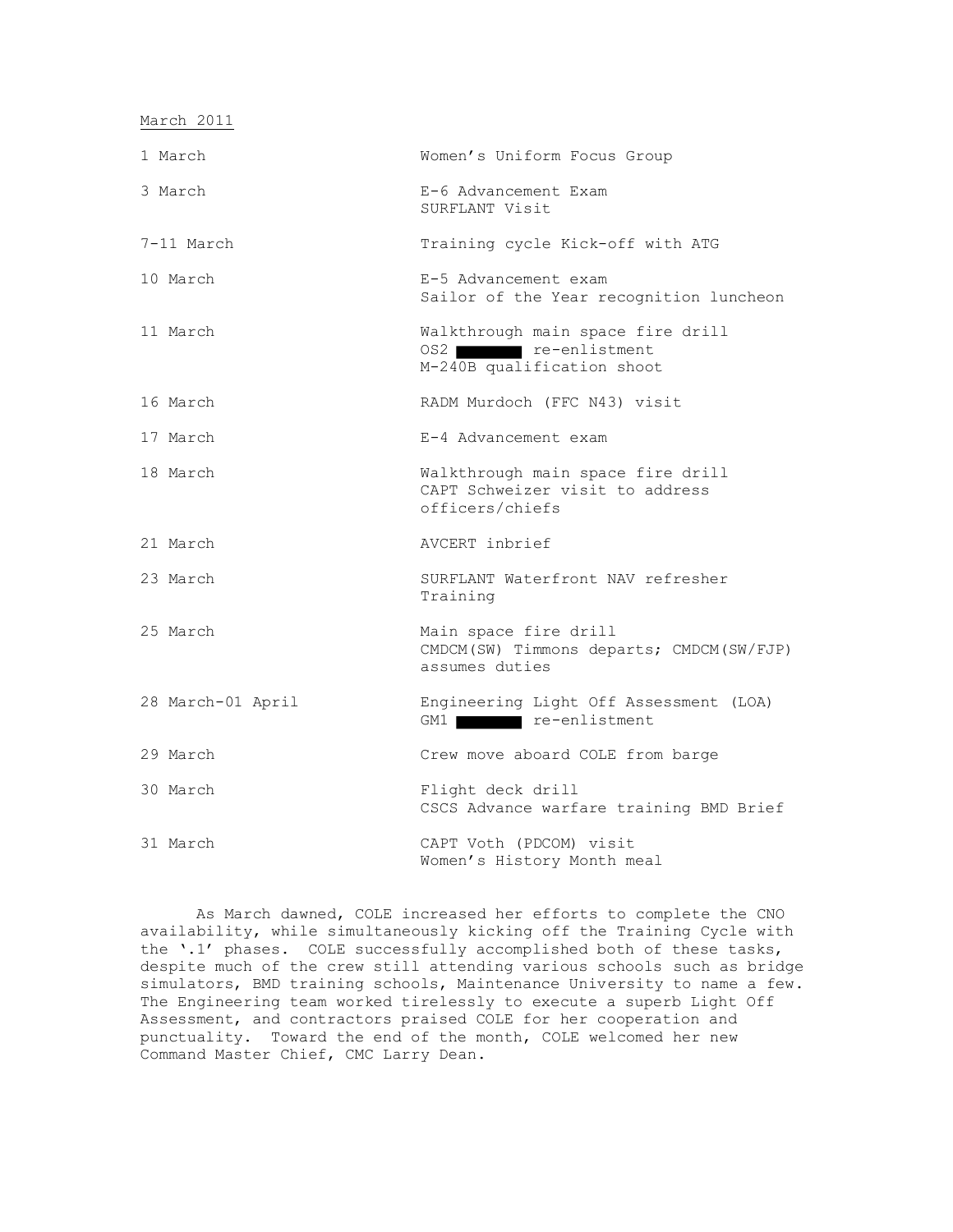| April 2011 |                                                                            |
|------------|----------------------------------------------------------------------------|
| 1 April    | Dock Trials                                                                |
| 2 April    | Fast Cruise                                                                |
| 5-8 April  | Underway VACAPES OPAREA for Sea Trials                                     |
| 5 April    | Chain compressor anchor test<br>Ammo onload<br>Full power run              |
| 7 April    | Anchor drop test<br>Admin General Quarters<br>Helo Day                     |
| 8 April    | CIWS Gun shoot<br>Precision Anchorage<br>Return to NAVSTA Norfolk          |
| 13 April   | Ship's Silencing Board Meeting                                             |
| 15 April   | re-enlistment<br>EM1 I                                                     |
| 18 April   | CO/OMBUDSMAN Meeting                                                       |
| 20 April   | CDS 28 EKMS Summit<br>FC2 re-enlistment                                    |
| 21 April   | SWO Board<br>ENS                                                           |
| 22 April   | Master Chief Parlier COLE Brief<br>CS2 re-enlistment                       |
| 27 April   | Admiral Edmundo Gonzalez Robles,<br>Commander in Chief, Chilean Navy visit |
| 29 April   | re-enlistment<br>QM1<br>Awards ceremony                                    |

After three months in the yards, COLE was more than ready to get underway! COLE's hard work in the shipyard was rewarded with very successful sea trials, demonstrating proficiency in a replenishment at sea, anchoring, flight quarters, and sea and anchor details among other events. Back in homeport, COLE was again hard at work preparing for the next set of Basic Phase events. The crew was motivated, however, by a special presentation by CMC Parlier, COLE's CMC when she was attacked in 2000. His intense and moving story undoubtedly encouraged the crew to work even harder in damage control proficiency. Also in April COLE welcomed her new XO and future CO, CDR Peter Nilsen, and Second Fleet invited the Commander in Chief of the Chilean Navy to visit COLE to show off one of the Navy's finest Destroyers and share Navy culture with our ally.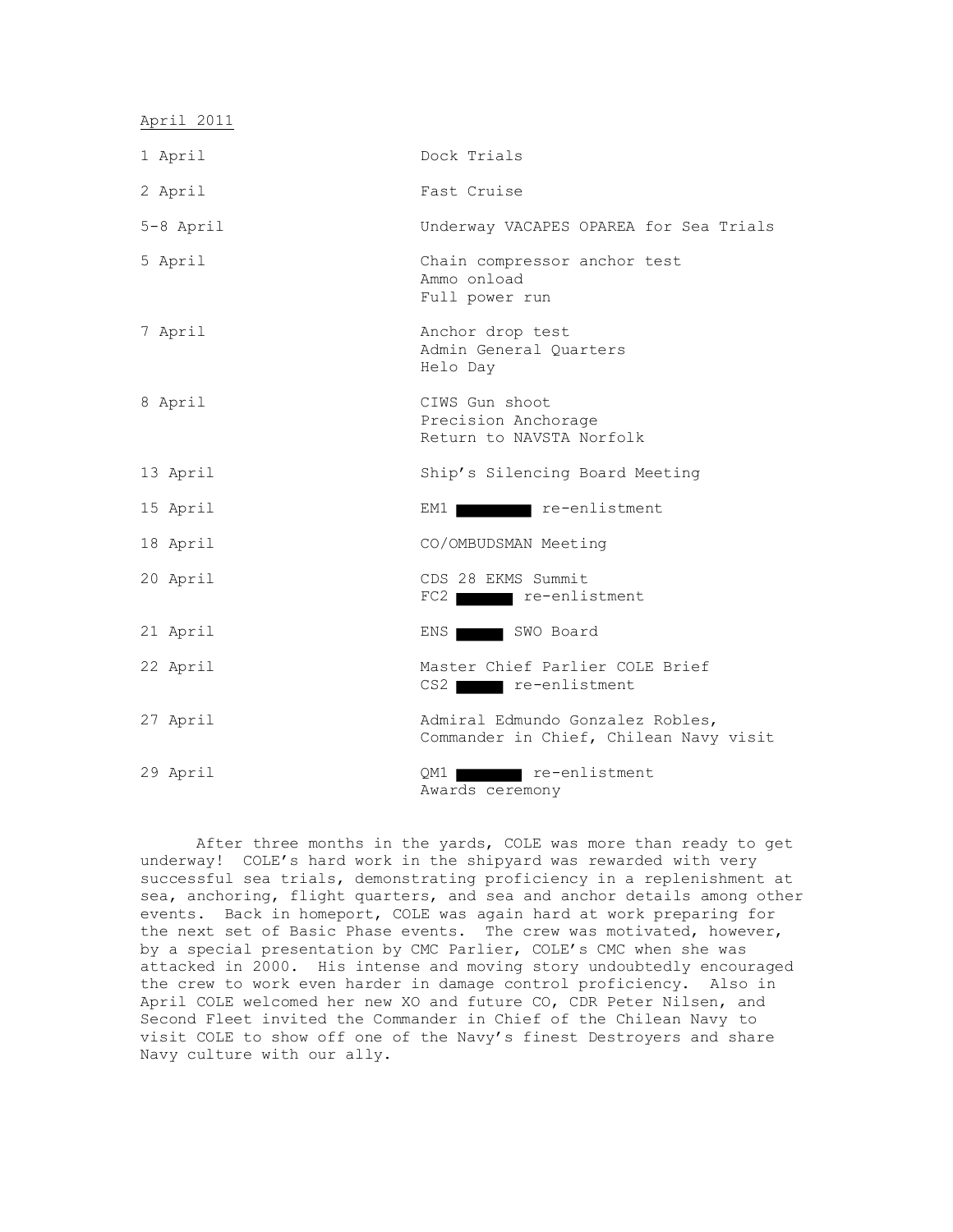| May 2011  |                                                                                                                               |
|-----------|-------------------------------------------------------------------------------------------------------------------------------|
| $3-4$ May | Underway VACAPES OPAREA for Sea Trials                                                                                        |
| 3 May     | Port anchor chain compressor test<br>Full power run<br>AD/SD Detect to engage<br>Deck landing qualifications<br>Stream TACTAS |
| 4 May     | Anchor drop test demo<br>Counter-measure wash down<br>Return to NAVSTA Norfolk                                                |
| 6 May     | STG3 re-enlistment                                                                                                            |
| 9-12 May  | Underway VACAPES OPAREA                                                                                                       |
| 10 May    | Small boat OPS                                                                                                                |
| 12 May    | Small arms gun shoot<br>Return to NAVSTA Norfolk                                                                              |
| 16-20 May | Basic Phase: ATFP 1.2; MOB-E 1.2; SUP<br>$1.2/1.3$ ; SAR Swimmer $1.3$                                                        |
| 16 May    | OS2 re-enlistment                                                                                                             |
| 18 May    | RDML Sharpe visit                                                                                                             |
| 19 May    | People's Republic of China, Chief of<br>Defense visit<br>CNO sister-in-law and family visit                                   |
| 23-27 May | Basic Phase: DC 1.2; MOB-N 1.2;                                                                                               |
| 24 May    | DRRS-N Seminar<br>Ordnance handling training                                                                                  |
| 26 May    | ENS OOD Board                                                                                                                 |
| 30 May    | LANTRAMID Phase 1 Summer Training<br>midshipmen arrive aboard                                                                 |
| 31 May    | Underway to NWS Yorktown                                                                                                      |

COLE began May with another set of Sea Trials, testing more of her equipment and training before jumping into the next part of the Training Cycle. Afloat Training Group visited COLE often during May to administer the '.2' phases of the Basic Phase, consisting of classroom training in all areas. COLE also spent many weeks preparing for the Commander, Joint Chiefs of Staff Chinese counterpart, the Chinese Chief of Defense, visit as part of an American military tour to foster a working relationship with China. COLE's first set of midshipmen for the summer embarked just as COLE got underway to Yorktown for weapons on load.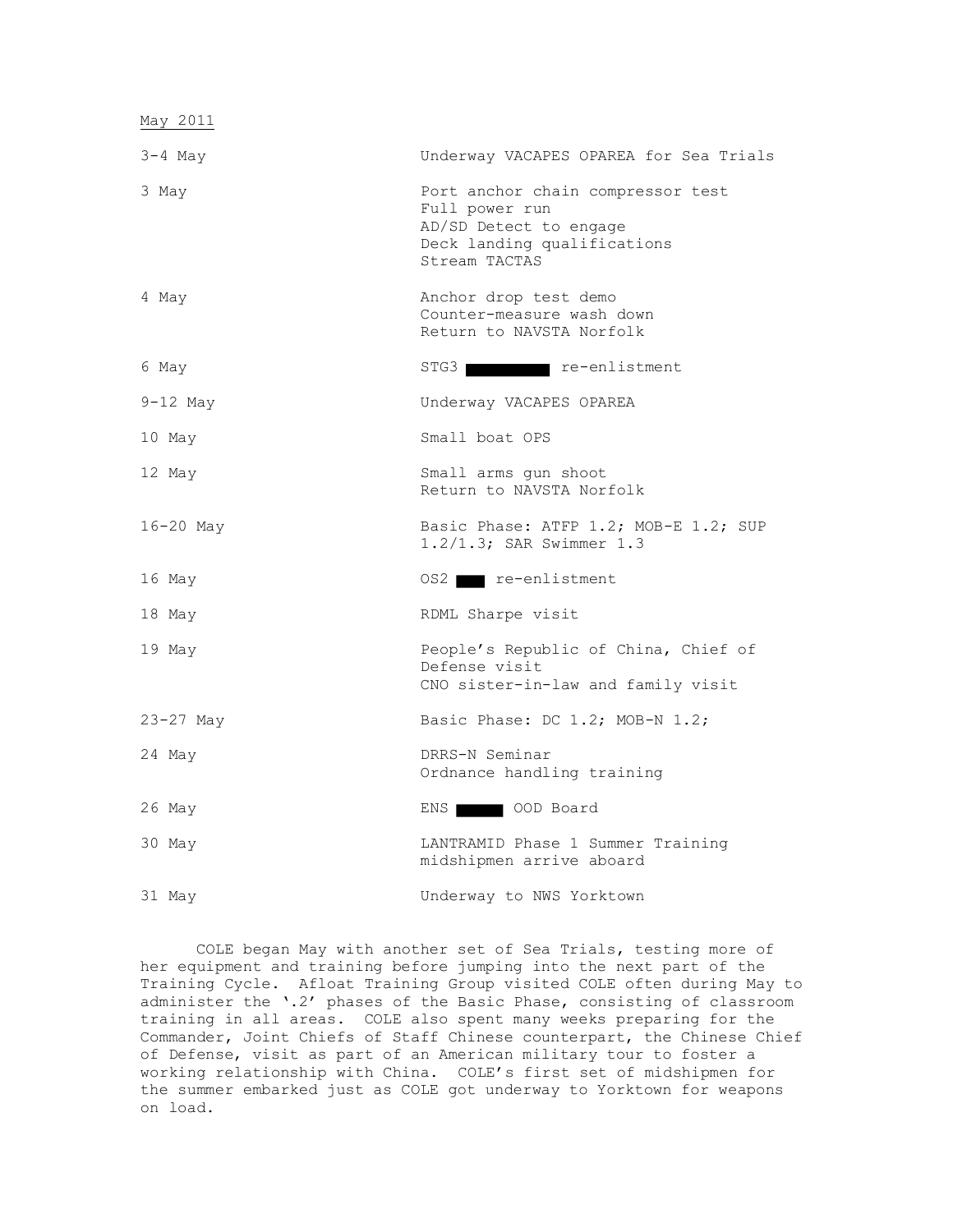| June 2011           |                                                                                                                                 |
|---------------------|---------------------------------------------------------------------------------------------------------------------------------|
| $1-3$ June          | Inport Naval Weapons Station Yorktown                                                                                           |
| 2 June              | CO meets with NWS Base CO                                                                                                       |
| 3 June              | Underway to NAVSTA Norfolk<br>Family Day Cruise                                                                                 |
| $6-10$ June         | Basic Phase: ENG 1.3; NAV 1.3A; MED 1.2;<br>COM 1.2; EXSAF 1.2/1.3                                                              |
| 7 June              | M9 Gun shoot                                                                                                                    |
| 8 June              | COLE sponsor's USS MAHAN homecoming                                                                                             |
| 9 June              | CS2 re-enlistment<br>BM2 re-enlistment<br>ENS SWO Board                                                                         |
| 10 June             | GSCS retirement ceremony<br>Presbyterian Church in America tour<br>CDS-28 I-180 INSURV walkthrough<br>CDRE Call with midshipmen |
| $13-17$ June        | Basic Phase: CCC 1.3; MOB-D 1.3; MOB-E<br>1.3B; MOB-S 1.3                                                                       |
| $14-17$ June        | Underway VACAPES OPAREA                                                                                                         |
| 14 June             | Moor to a buoy                                                                                                                  |
| 16 June             | RAS with USNS Supply<br>5"/54 Gunnery INSURV Demo<br>M-16/M-9 Gun shoot                                                         |
| 17 June             | Moor NAVSTA Norfolk                                                                                                             |
| $21 - 23$ June      | Physical Fitness Assessment<br>Basic Phase: 3M 1.3                                                                              |
| 21 June             | Softball game vs. USS NEW YORK                                                                                                  |
| 22 June             | SLAMEX<br>CAPT Hoyle (INSURV) visit<br>Softball game vs. USS OSCAR AUSTIN                                                       |
| 23 June             | CO Midshipmen breakfast and farewell<br>SLAMEX<br>BMD OCSOT                                                                     |
| 24 June             | Mainspace fire drill<br>ET2 re-enlistment                                                                                       |
| $27$ June - 01 July | Basic Phase: ATFP 1.3; MOB-D 1.3; SAR<br>1.4; COM 1.4; FSOM 1.3                                                                 |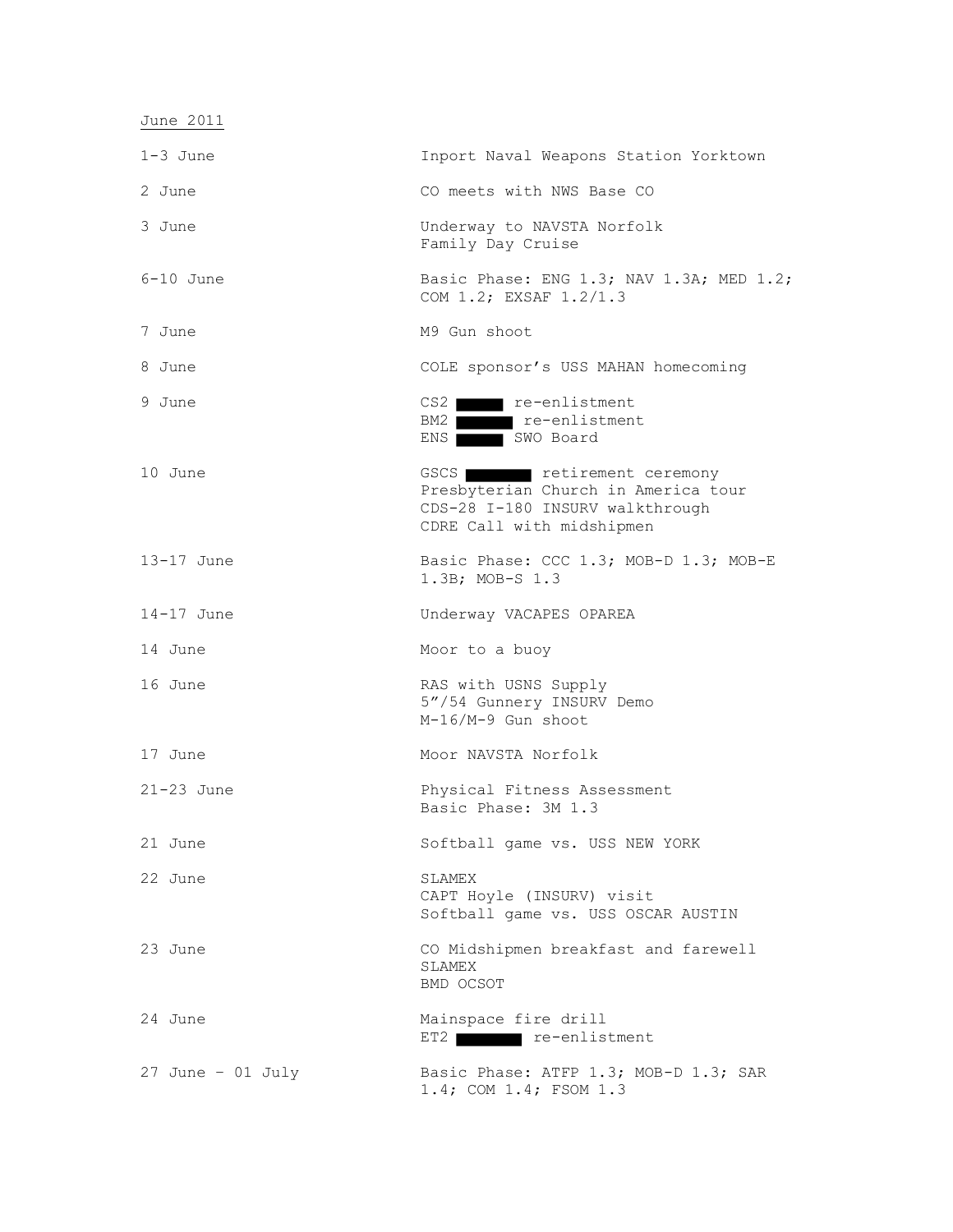| 27 June | LANTRAMID Phase 2 Summer Training<br>midshipmen arrive aboard             |
|---------|---------------------------------------------------------------------------|
| 30 June | Mainspace fire drill<br>All hands BDS training<br>Crash and salvage drill |

After a long week of hauling ammunition in Yorktown, COLE got underway for a Family and Friends Day Cruise. Crewmembers' guests experienced a photo op, weapons demo and gun shoot, full power run, steel beach picnic, and ship tours during the transit back to homeport. COLE completed yet more Basic Phase training with ATG for the '.3' portion of the cycle before and during a mid-month underway, on which COLE also practiced several INSURV demonstrations. COLE's second set of midshipmen embarked for summer training at the end of the month.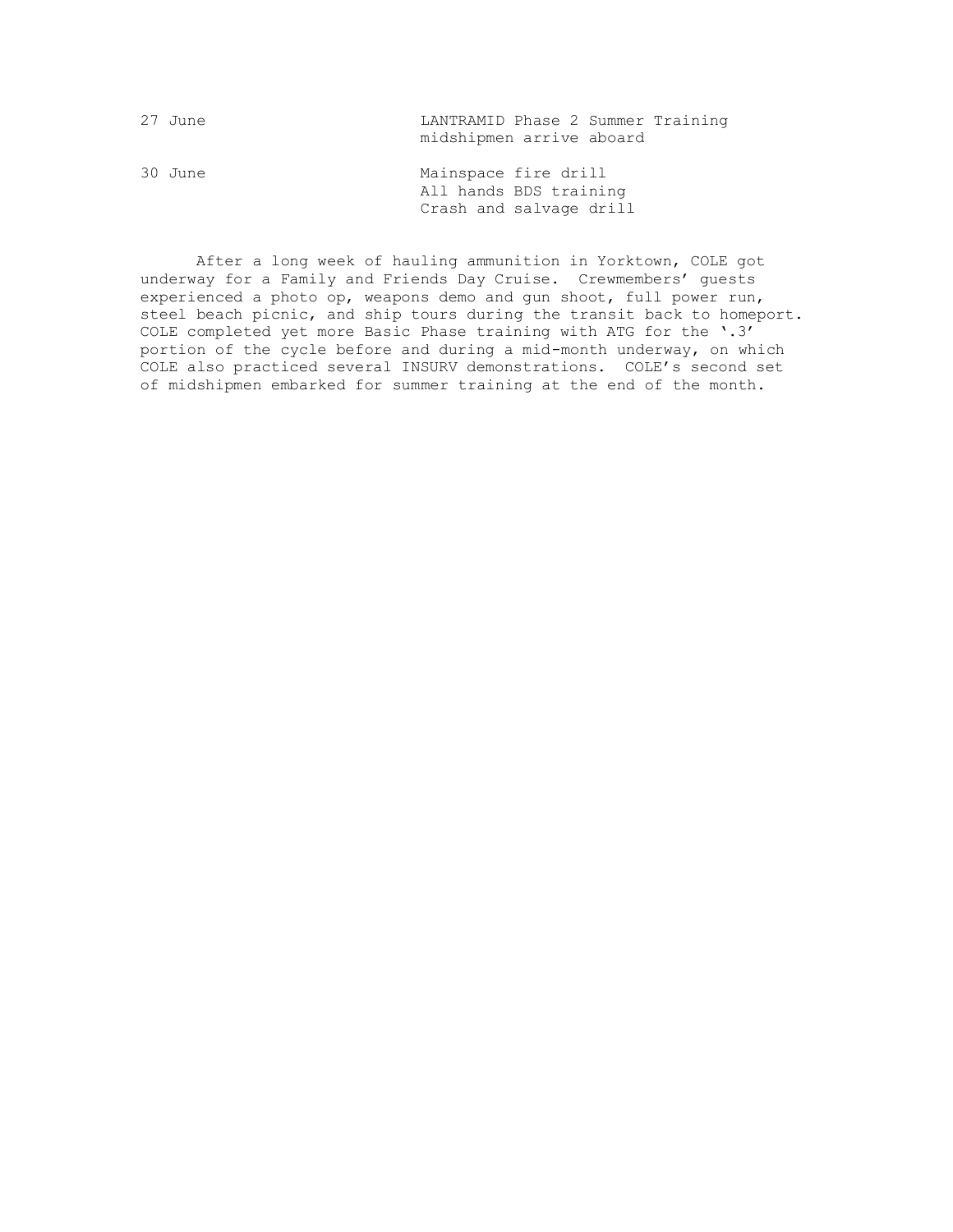| July 2011         |                                                                                                                                   |
|-------------------|-----------------------------------------------------------------------------------------------------------------------------------|
| $5-8$ July        | Underway VACAPES OPAREAS<br>Basic Phase: MOB-E 1.4; FSOM 1.4; MOB-S<br>1.2; MOB-D 1.3; ATFP 1.3B                                  |
| 6 July            | Underway to Rudee Inlet for pax transfer<br>Anchorage IVO Rudee Inlet                                                             |
| 7 July            | <b>UNREP</b><br>Stream NIXIE                                                                                                      |
| 8 July            | Tow / Be towed exercise<br>STG3 re-enlistment                                                                                     |
| $11-15$ July      | Basic Phase: Supply 1.4; EXSAF 1.4                                                                                                |
| $13-14$ July      | FPEX                                                                                                                              |
| 14 July           | CDRE call with midshipmen                                                                                                         |
| 17 July           | Norwegian midshipmen embark                                                                                                       |
| 19 July           | Total Shipboard Survivability Exercise                                                                                            |
| 20 July           | All Hands Safety Stand down                                                                                                       |
| 21 July           | STG2 re-enlistment                                                                                                                |
| 22 July           | Wardroom Yorktown Staff ride<br>re-enlistment<br>EN2                                                                              |
| 25 July           | Medical readiness inspection<br>OCSOT<br>Crash and Salvage drill<br>LANTRAMID Phase 3 Summer Training<br>Midshipmen arrive aboard |
| 26 July-4 August  | Underway VACAPES OPAREA                                                                                                           |
| 26 July-31 August | Trident Warrior                                                                                                                   |
| 26 July           | ASM Detect to Engage<br>Crash and Salvage Drill                                                                                   |
| 27 July           | FAC/FIAC drill<br>Prep 5"/CIWS INSURV demo                                                                                        |
| 28 July           | AW/SD Detect to Engage<br>ENS OOD Board<br>ASW Detect to Engage                                                                   |
| 29 July           | Anchor drop test<br>Medical floppers<br>50 cal/M240 gun shoot<br>ASM Detect to Engage                                             |

ENS OOD Board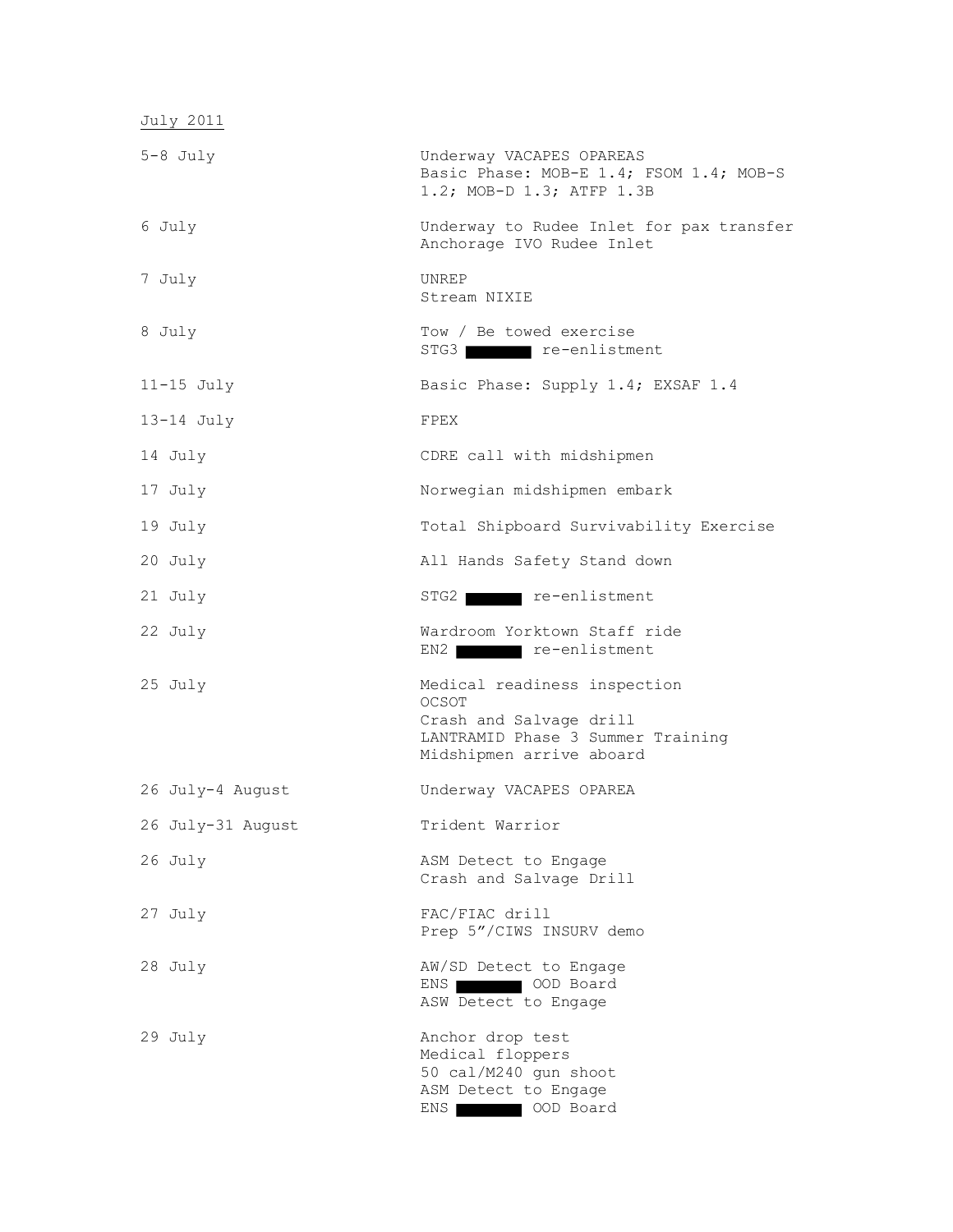| 30 July | DIVTACS                                                                                    |
|---------|--------------------------------------------------------------------------------------------|
|         | Total Shipboard Survivability Scenario<br>M9/M16 qun shoot<br>Wardroom Mess Treasurer vote |
| 31 July | <b>RAS</b>                                                                                 |
|         | $\sim$ 000 p = $\sim$ 1<br>T1170                                                           |

| $ENS$ $\blacksquare$ | OOD Board          |
|----------------------|--------------------|
| ENC 1                | EOOW Board         |
|                      | Steel Beach Picnic |

July kicked off with an underway to certify in several areas, including Engineering, which COLE passed with flying colors. There was no rest for COLE, though, as the following week she certified in Supply and Explosive Safety, and completed FPEX passing an impressive 15/16 drills. Two Norwegian embarked COLE for 4 weeks as part of a midshipmen foreign exchange program to learn about the U.S. Navy and exchange ideas and comradeship. They joined COLE's Wardroom on a Yorktown Staff Ride, during which COLE officers learned about the tactics used in the Battle of Yorktown and how sea power played an effective role. The third and final set of midshipmen embarked for summer training, making a total of 77 midshipmen trained aboard COLE for the year, in time to get underway for Trident Warrior the last week of July. In addition to participating in the exercises this underway provided an excellent opportunity to test all INSURV demonstrations, and conduct last minute preparations for the final round of 1.4 certifications to be completed in August. It was also a fantastic opportunity for three newly qualified OODs to hone their skills on the bridge. Finally, after a fierce campaign, the Wardroom elected ENS Daniels as new Wardroom Mess Treasurer.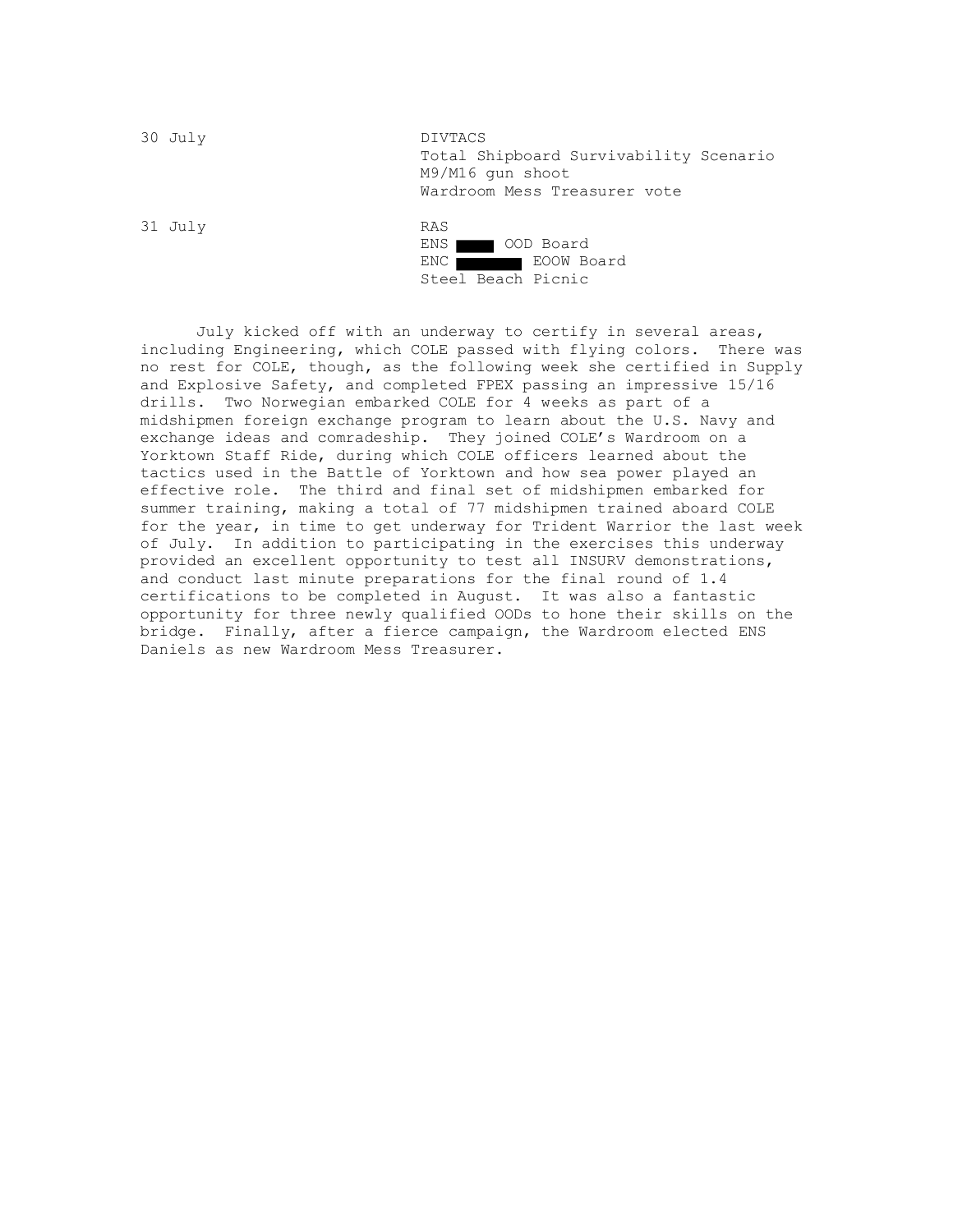August 2011

| 1-4 August  | UNDERWAY VACAPES OPAREAS<br>Basic Phase: DC 1.3C; CBR-D; MOB-D; OCSOT<br>3.6.1; OCSOT 5.6.1; MOB-N 1.4;                                                                                                                                     |
|-------------|---------------------------------------------------------------------------------------------------------------------------------------------------------------------------------------------------------------------------------------------|
| 1 August    | Small boat PAX transfer<br>Major Conflagration drill<br>Abandon ship drill<br>MOB drill<br>$CBR-D$<br>ASFP                                                                                                                                  |
| 2 August    | Tow / Be towed exercise                                                                                                                                                                                                                     |
| 3 August    | MOB-D training<br>RAS with USNS Arctic<br>OCSOT 3.6.1<br>PAX transfer from Rudee Inlet<br>OCSOT 5.6.1<br>$MOB-N$ 1.4<br>Precision anchorage                                                                                                 |
| 4 August    | Counter-measure wash down<br>Fresh water wash down<br>Sea and Anchor/Anchorage<br>Return to NAVSTA Norfolk<br>IET Drills section 3                                                                                                          |
| 5 August    | IET section 1 and 2<br>Captain's Mast                                                                                                                                                                                                       |
| 8-14 August | USW 2.2; ATG; INT 2.2; AW 2.1; SW 2.1; STK<br>2.1; EW 2.1; VBSS 2.1, USW 2.3                                                                                                                                                                |
| 8 August    | Small Arms requalification course<br>USW 2.2 training<br>ATG CSSOS and casualty control training<br>ATG INT 2.2, AW 2.1, SW 2.1, STK 2.1, EW 2.1, VBSS 2.1<br>ATG Snoopy Team training<br>XO Investigation<br>CO meeting with PAO and P-PAO |
| 9 August    | Small Arms requalification course<br><b>USW 2.2</b><br>ATG Battle orders training<br>FCCS reenlistment<br>Joint Staff College tour                                                                                                          |
| 10 August   | Captain's farewell to Midshipmen<br>OCSOT<br>ATG USW 2.2 and INT 2.2<br>ATTT drill                                                                                                                                                          |
| 11 August   | AW Detect-to-engage<br>CO Check - in FCC Caufield                                                                                                                                                                                           |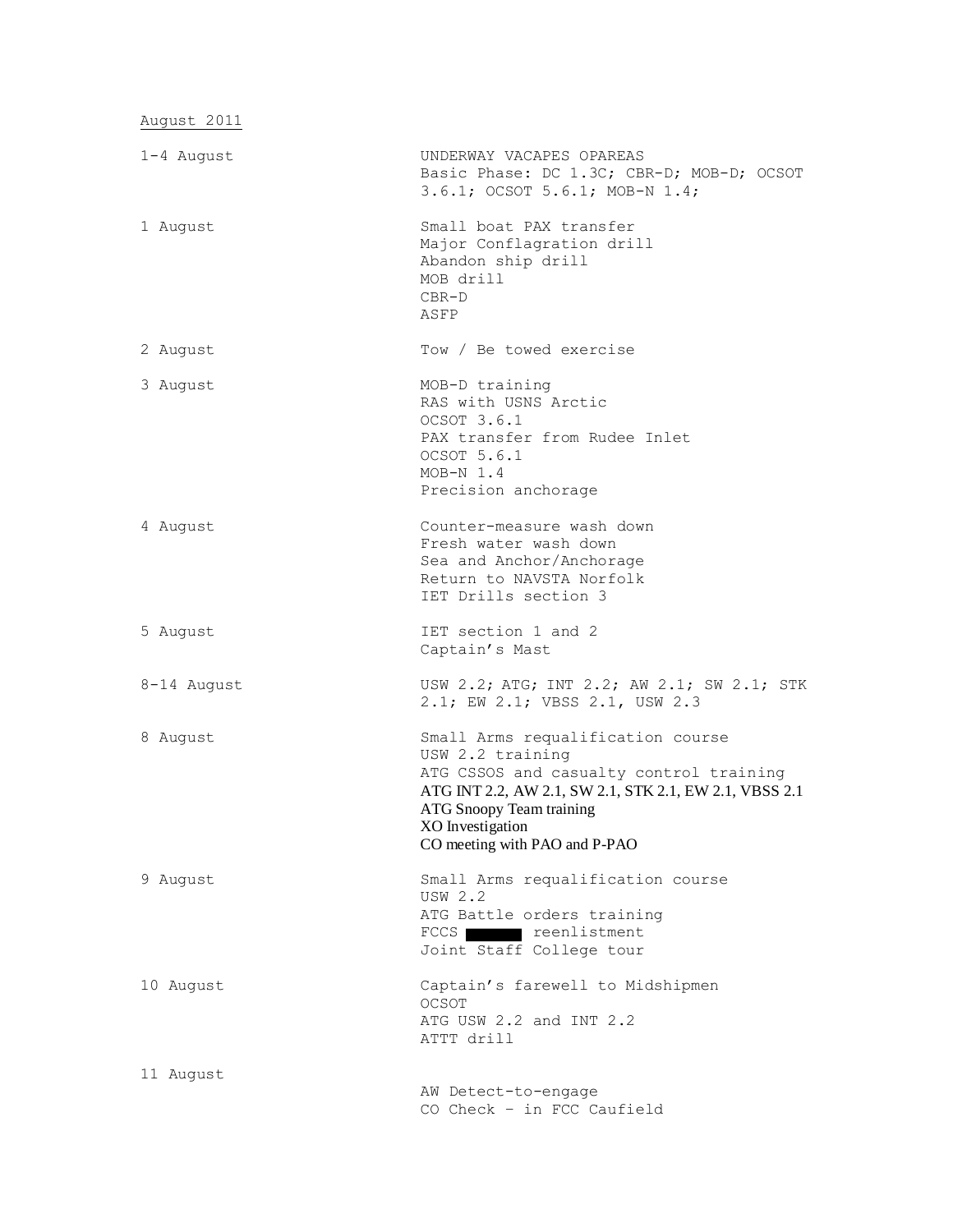|           | CO Check - in IT1 Omolade                                                                                                        |
|-----------|----------------------------------------------------------------------------------------------------------------------------------|
| 12 August | Sea and anchor<br>UNDERWAY VACAPES OPAREAS-JAX OPAREAS<br>Crash and salvage drills<br>DLQs (Deck landing qualifications)         |
| 13 August | $MOB-D 1.4$                                                                                                                      |
| 14 August | Sea and Anchor detail<br>PAX transfer ST James Bouy<br><b>USW 2.3</b><br>Boat Officer Board - ENS 77 , ENS<br>Wardroom elections |
| 15 August | ASW Range<br>GSEC reenlistment                                                                                                   |
| 16 August | OCSOT 5.3.9<br>Command Indoctrination<br>Force protection training                                                               |
| 17 August | Sea and Anchor detail<br>INPORT NAVSTA MAYPORT<br>Refueling<br>Sea and Anchor detail<br>UNDERWAY JAX OPAREAS                     |
| 18 August | Sea and Anchor detail<br>INPORT PORT EVERGLADES, FLA                                                                             |
| 19 August | Miami Dolphins Cheerleaders tour<br>Brunch with Navy League                                                                      |
| 20 August | Sea and Anchor<br>UNDERWAY JAX OPAREAS                                                                                           |
| 21 August | Small Arms requalification<br>Command indoctrination<br>CW02   00D Murder Board                                                  |
| 22 August | Sea and Anchor<br>INPORT NAVSTA NORFOLK<br>Fuel on load<br>ATG NSFS 2.2<br>3M 1.4<br>XO Investigation                            |
| 23 August | ATG NSFS 2.2<br>COMSEC training<br>Safety Committee meeting                                                                      |
| 24 August | CMAV<br>ATG NSFS 2.2<br>VBSS 2.2<br>USS MCFAUL FPEX support                                                                      |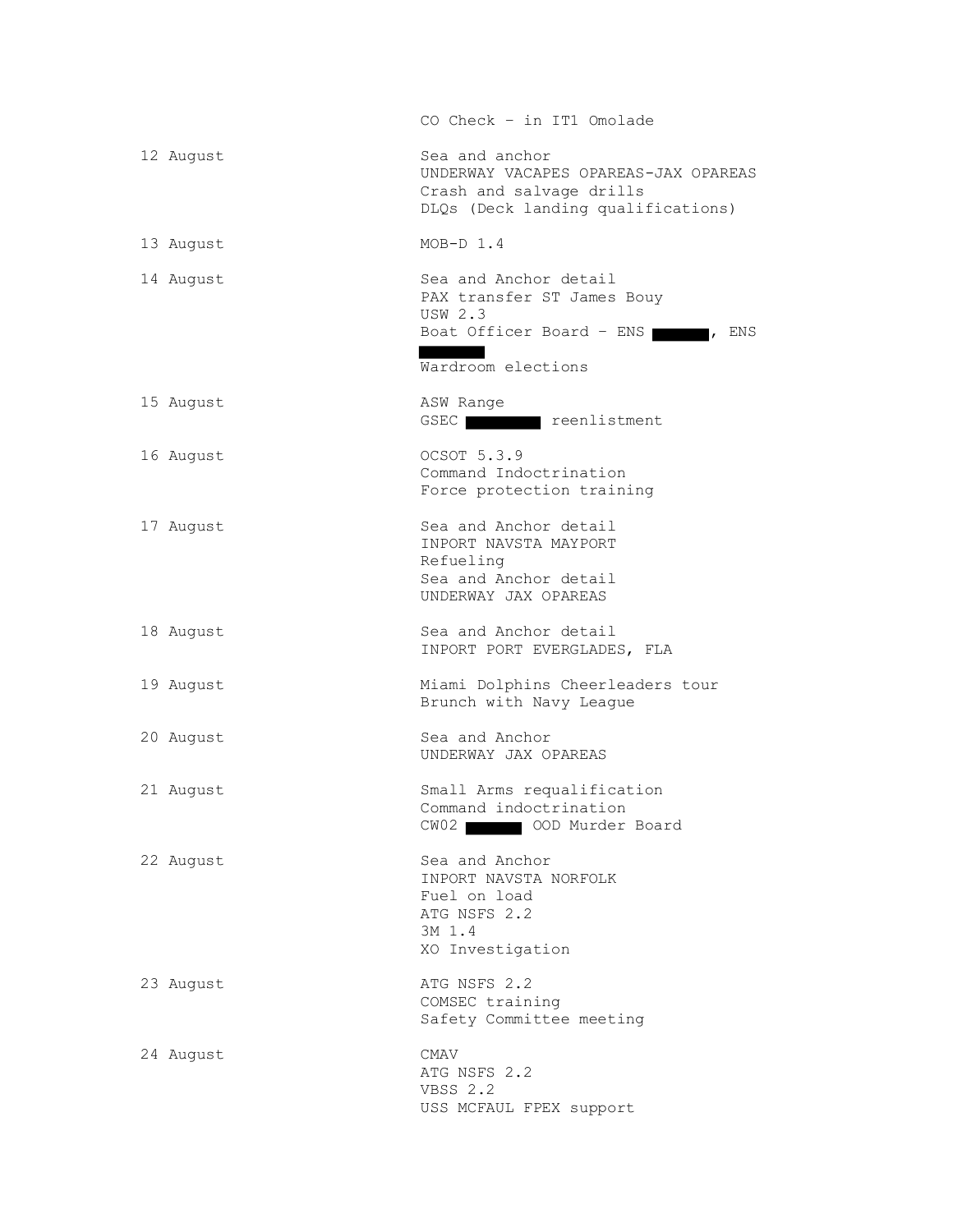| 25 August | Sea and Anchor<br>UNDERWAY VACAPES OPAREAS<br>SWO Career Progression training                                 |
|-----------|---------------------------------------------------------------------------------------------------------------|
| 26 August | VBSS training<br>INSURV aviation checks<br>GSE3 reenlistment                                                  |
| 27 August | NSFS scenario<br>CO meeting with all CPO's                                                                    |
| 28 August | CO meeting with all First classes                                                                             |
| 29 August | DC indoctrination<br>VBSS training<br>CO check-in- IT1 Eichelberger<br>RAS with USNS Kanawha<br>NSFS scenario |
| 30 August | RAS with USNS Kanawha<br>NSFS scenario<br>DC indoctrination                                                   |
| 31 August | Sea and Anchor<br>INPORT NAVSTA NORFOLK                                                                       |

August proved to be yet another month packed with qualifications, training, and maintenance. Cole successfully wrapped up her 1.4 certifications and continued on with numerous certifications continued to push forward as part of the new training pilot program. Events and certifications in both combat and engineering provided valuable training and experience to her crew. Amid the numerous underways and certification events, the ship did manage to fit in a much deserved port call in Cole's commissioning port of Port Everglades in FT. Lauderdale, FLA. Cole and her crew were treated like family and were greatly humbled by the outpouring of support from the city of FT. Lauderdale. Upon return to Norfolk Cole entered her CMAV in preparation for INSURV and once again began intensive training and certification with ATG.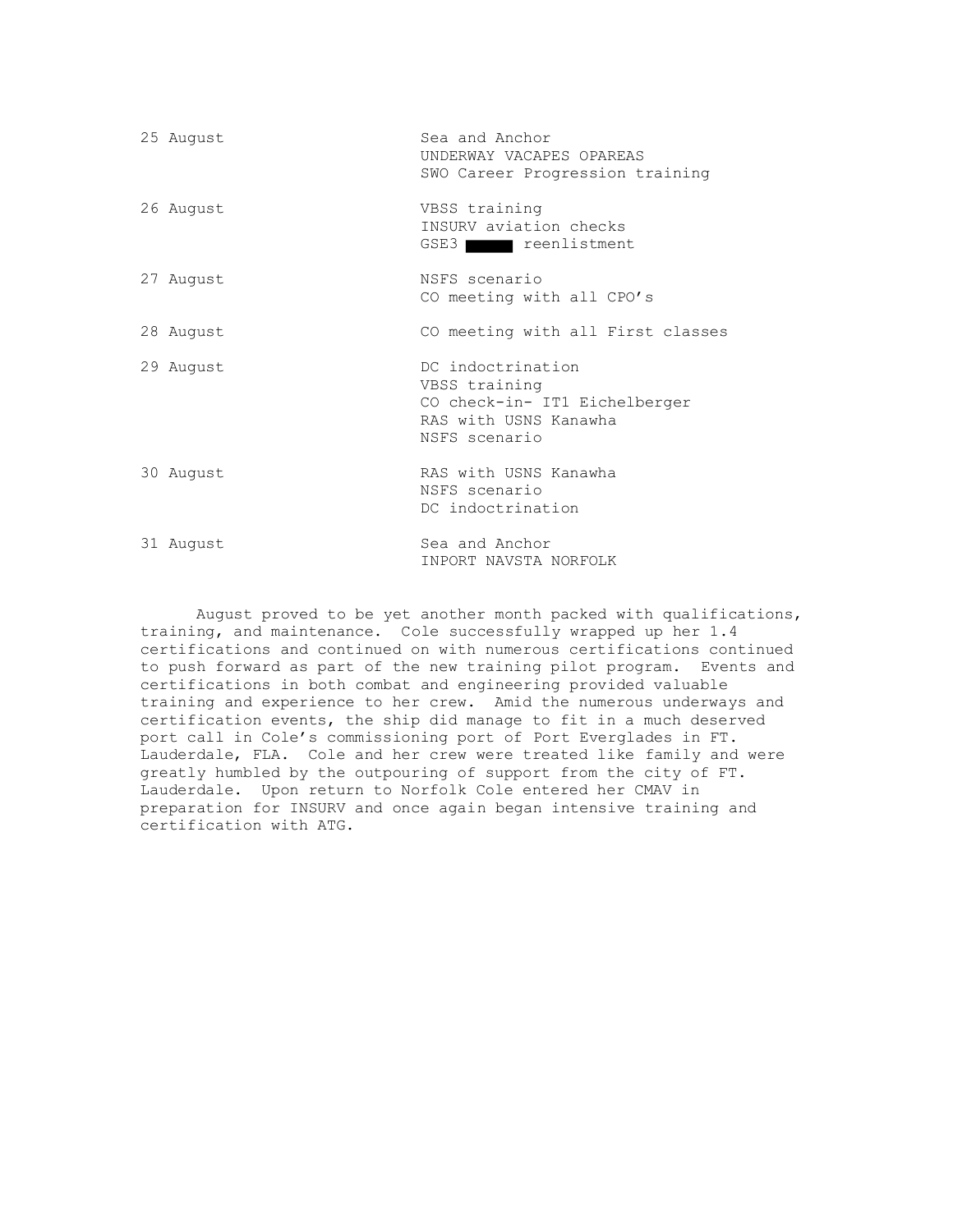## September 2011

| 1 September  | E6 rating exam<br>promotion ceremony<br>LT  <br>Captain's Call                                                                                                                                                                                     |
|--------------|----------------------------------------------------------------------------------------------------------------------------------------------------------------------------------------------------------------------------------------------------|
| 2 September  | FC1 reenlistment<br><b>BMD 2.2</b><br>CO/XO check-out with LTJG                                                                                                                                                                                    |
| 6 September  | VBSS 2.3<br>EW 2.2<br>CO/XO check-out with LTJG                                                                                                                                                                                                    |
| 7 September  | $BMD$ 2.2<br><b>VBSS 2.3</b><br>EW 2.2                                                                                                                                                                                                             |
| 8 September  | E-5 Rating exam<br>VBSS 2.3<br>BMD 2.2<br>RHIB operations for SAR and VBSS<br>CO check-out with HMC<br>CO check-out with FCCS<br>Career development boards<br>INSURV I-90 walkthrough with RADM Thomas<br>(Commander Naval Surface Force Atlantic) |
| 9 September  | VBSS 2.3<br>BMD 2.2<br>CO/XO check-out with LTJG<br>CO/XO check-out with GMC<br>Sea and Anchor<br>UNDERWAY TO NAUTICUS<br>INPORT NAUTICUS, NORFOLK, VA                                                                                             |
| 10 September | IAMD scenarios<br>Ship tours open to public                                                                                                                                                                                                        |
| 11 September | Sea and Anchor<br>UNDERWAY FOR CEREMONY<br>INPORT NAUTICUS, NORFOLK, VA<br>Ship tours open to public                                                                                                                                               |
| 12 September | Sea and Anchor<br>UNDERWAY TO SEA<br>INT 2.3 scenario<br>AW/SW 2.3 Prefires<br><b>USW 2.3B</b><br>ATG basic scenario condition 3<br>ENS SWO murder board                                                                                           |
| 13 September | <b>USW 2.3B</b><br>ATG AW/SW 2.3 Intermediate scenarios                                                                                                                                                                                            |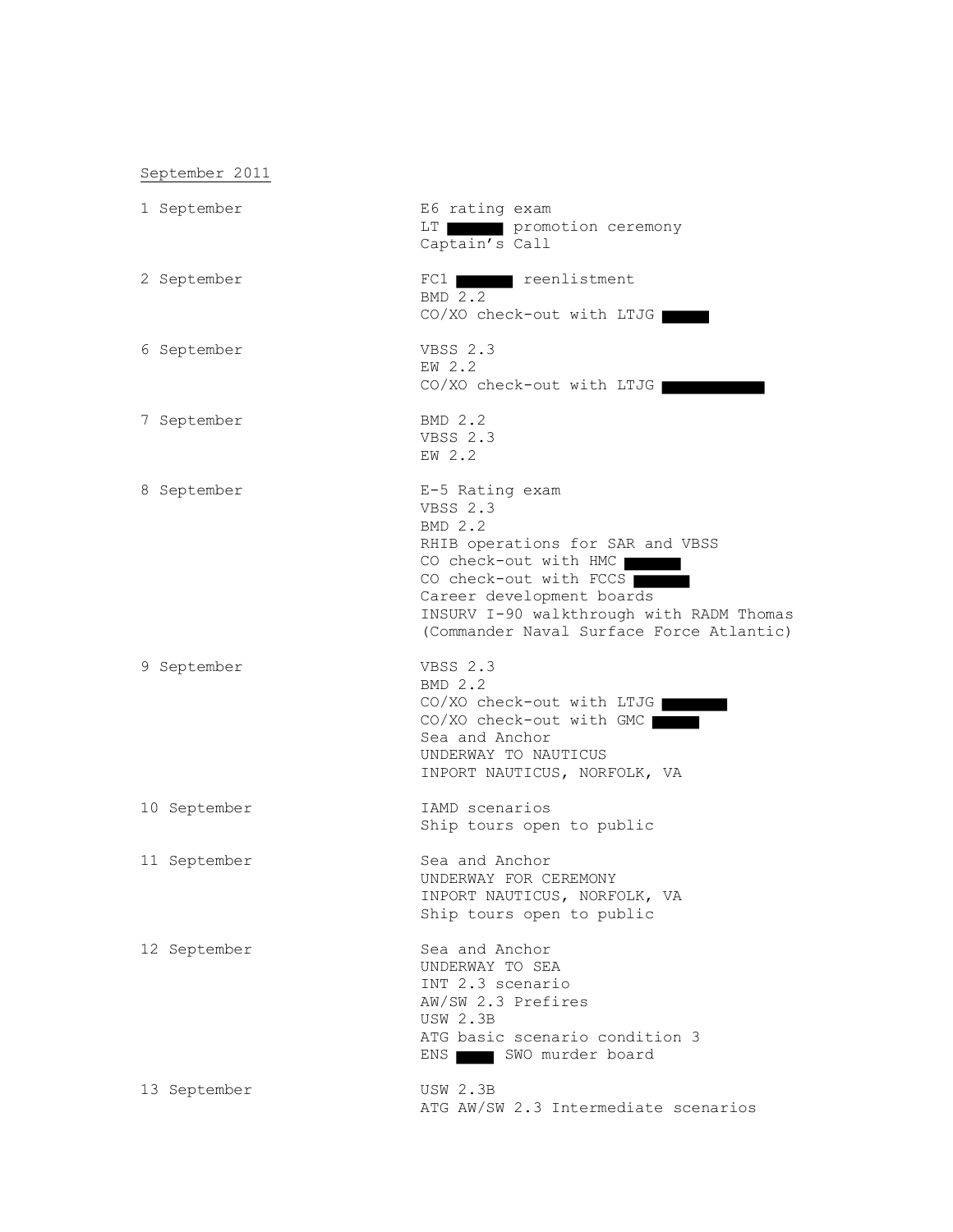|              | TOWEX with USS Buckley                                                                                                                                              |
|--------------|---------------------------------------------------------------------------------------------------------------------------------------------------------------------|
| 14 September | CIWS/5" pacfire<br>IISW 2.3                                                                                                                                         |
| 15 September | E-4 Rating exam<br>ATG ASW integrated scenario<br>ATG Intermediate/advanced Cond 3 scenario<br>Full power run<br>Crash and salvage drill<br>DLO's<br><b>USW 2.3</b> |
| 16 September | Pax transfer<br>CIWS shoot<br>First aid/stretcher bearer training<br>VBSS hook and pull<br>Sea and anchor<br>INPORT NAVSTA NORFOLK<br>Impasse system offload        |
| 19 September | IAMD 2.3<br>I-90 Brief                                                                                                                                              |
| 20 September | IAMD 2.3<br>FC2 reenlistment                                                                                                                                        |
| 21 September | IAMD 2.3<br>Industrial hygiene survey walk-through                                                                                                                  |
| 22 September | Career development boards<br>IAMD 2.3<br>LDO/CWO boards<br>INSURV aviation walk-through<br>CDR Mosher (Afloat Training Group,<br>Atlantic) visit                    |
| 23 September | IAMD 2.3<br>Refueling<br>CNSL INSURV aviation walk-through<br>ATG 2.4 brief                                                                                         |
| 26 September | <b>BMDQ</b><br>INT 2.3 Snoopie team                                                                                                                                 |
| 27 September | ASW 2.4<br><b>BMDQ</b><br>STK 2.4<br>Sea and Anchor<br>UNDERWAY VACAPES OPAREA<br>INT 2.3 Snoopie team<br>USW 2.4<br>EW 2.3 DTE/EMCOM scenario                      |
| 28 September | <b>USW 2.4</b><br>M9 Gun shoot                                                                                                                                      |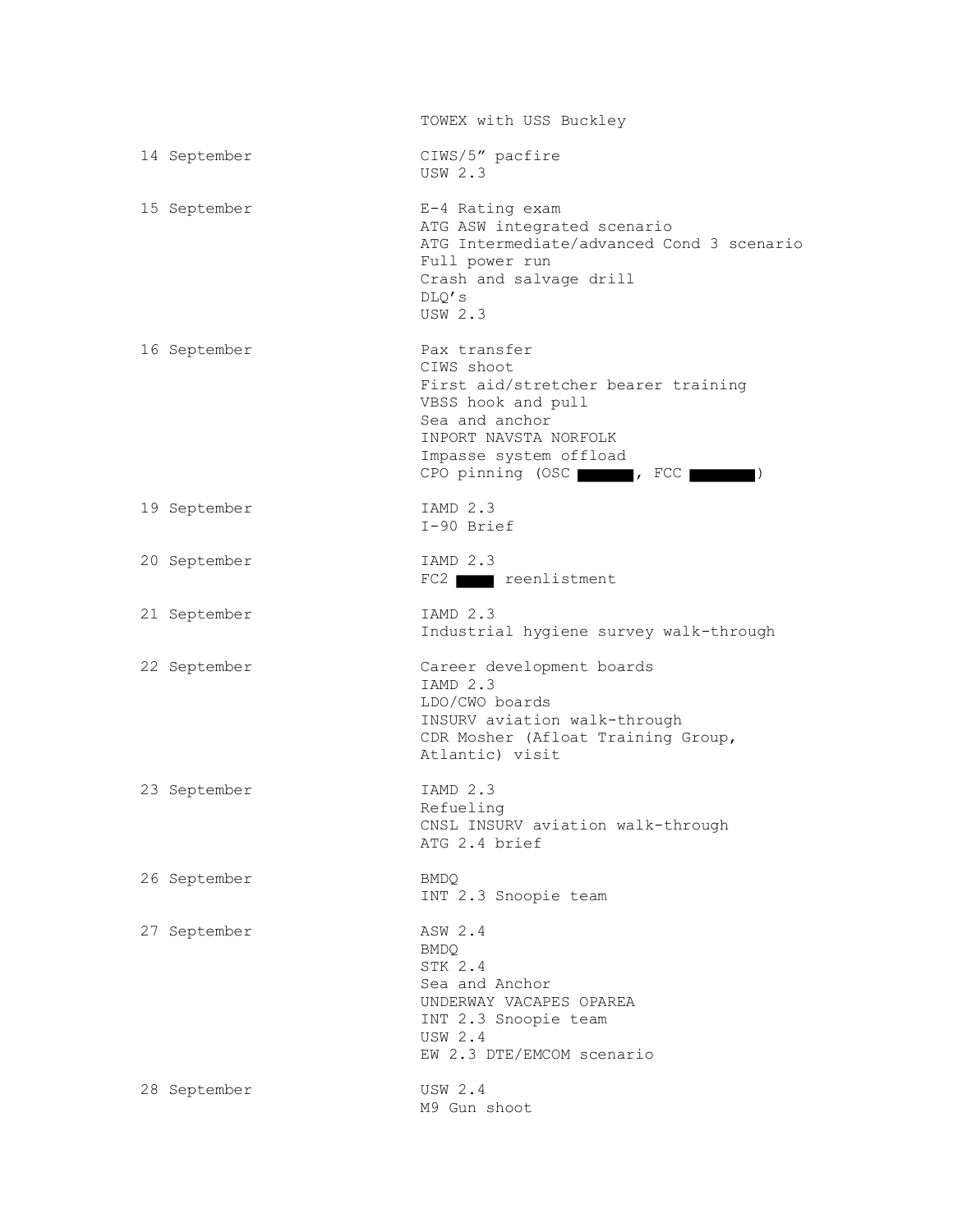29 September CMWD demonstration Sailor of the year board Anchor drop test Crash and salvage Detainee operations training DLQ's Full power run 30 September PAX transfer VBSS 2.4 SESEF range IT2 reenlistment Sea and Anchor INPORT NAVSTA NORFOLK

September was packed with certifications and plenty of underway time in preparation for the upcoming INSURV assessment. Training and qualification was strenuous yet successful for numerous combat systems divisions. The ship also had the honor to be invited to participate in Norfolk's memorial ceremony on September 11. The ceremony also gave the crew of COLE the opportunity to share their ship and its history with the community of Norfolk, as the ship provided guided tours to almost a thousand visitors. The ship also saw promotions to several of its crew, including the pinning of two brand new Chief Petty Officers!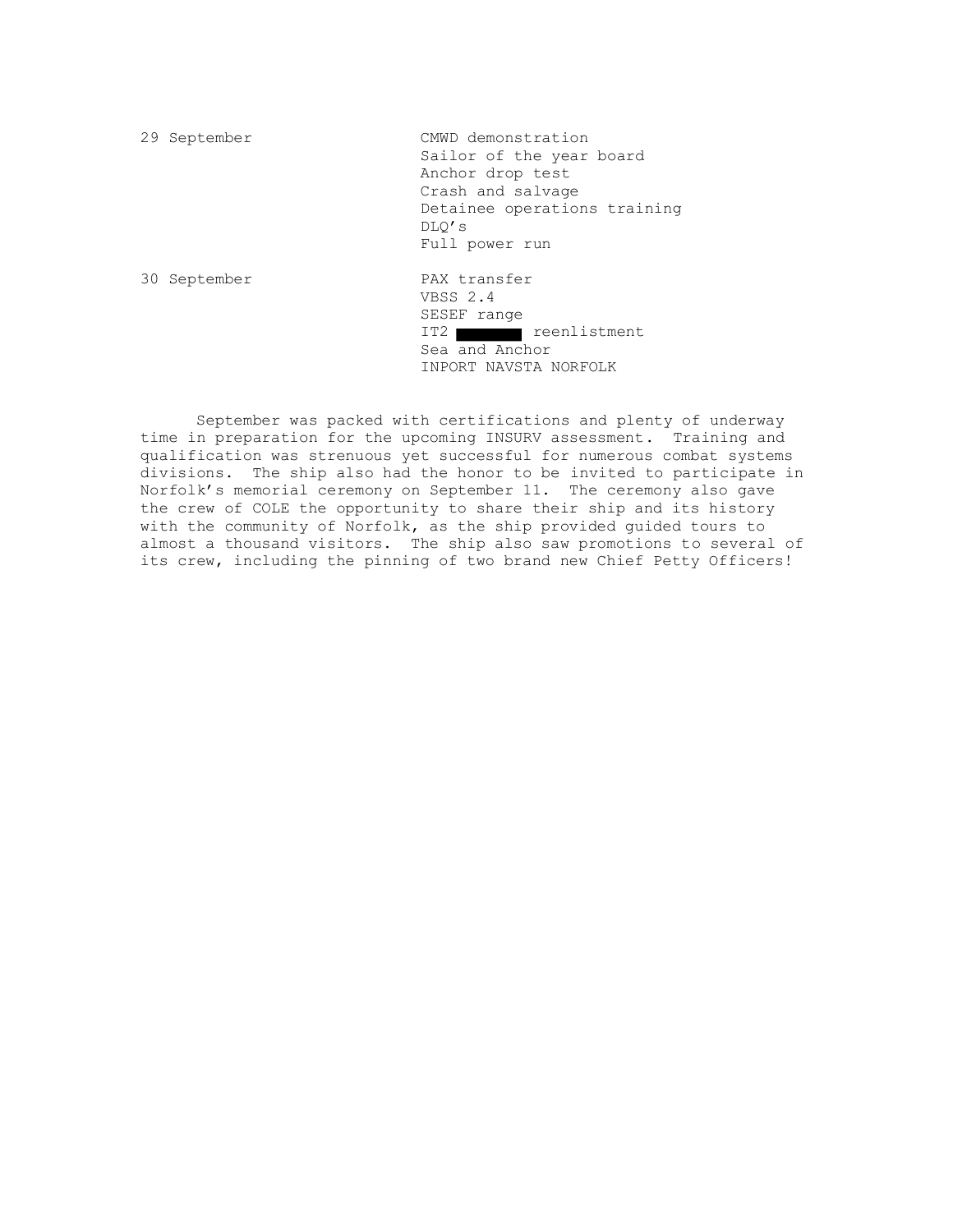October 2011

| 1 October  | Pre-INSURV assessment Fast Cruise                                                                                                               |
|------------|-------------------------------------------------------------------------------------------------------------------------------------------------|
| 3 October  | PIA 1<br>Sea and Anchor<br>UNDERWAY VACAPES OPAREA<br>AD/SD DTE<br>All batteries live fire<br>Anchor drop test<br>Full power demo<br>ASW DTE    |
| 4 October  | Sea and Anchor<br>INPORT NAVSTA NORFOLK<br>EPCC dynamics<br>VBSS 2.4<br>STK 2.3<br>INSURV pre-brief with CAPT TAPP<br>MDA Staff visit           |
| 6 October  | STK 2.3<br>VBSS 2.4<br>I-60 brief with ADM Thomas (Naval Surface<br>Force Atlantic)                                                             |
| 7 October  | STK 2.3<br>VBSS 2.4<br>CAPT Schweizer (Commodore Destroyer<br>Squadron 28) and CAPT Voth (Deputy<br>Commodore) visit                            |
| 11 October | Aviation PIA<br>CO/XO check-out with FC2 Coleman                                                                                                |
| 12 October | ATG Tactical 2.4<br>COLE Memorial ceremony                                                                                                      |
| 13 October | ATG Tactical 2.4<br>Basic DC training<br>3M training<br>First Aid training                                                                      |
| 14 October | CO/XO check-out with BMC<br>Captain's call                                                                                                      |
| 15 October | CO/XO check-in with ENS<br>CO/XO check-in with BMC                                                                                              |
| 17 October | ATG STW 2.3<br>SCLIS audit<br>CAPT Danelle Barrett, NCTAMS LANT (Naval<br>Computer & Telecommunications Area Master<br>Station, Atlantic) visit |
| 18 October | ATG STW 2.3<br>INSURV check rehearsals                                                                                                          |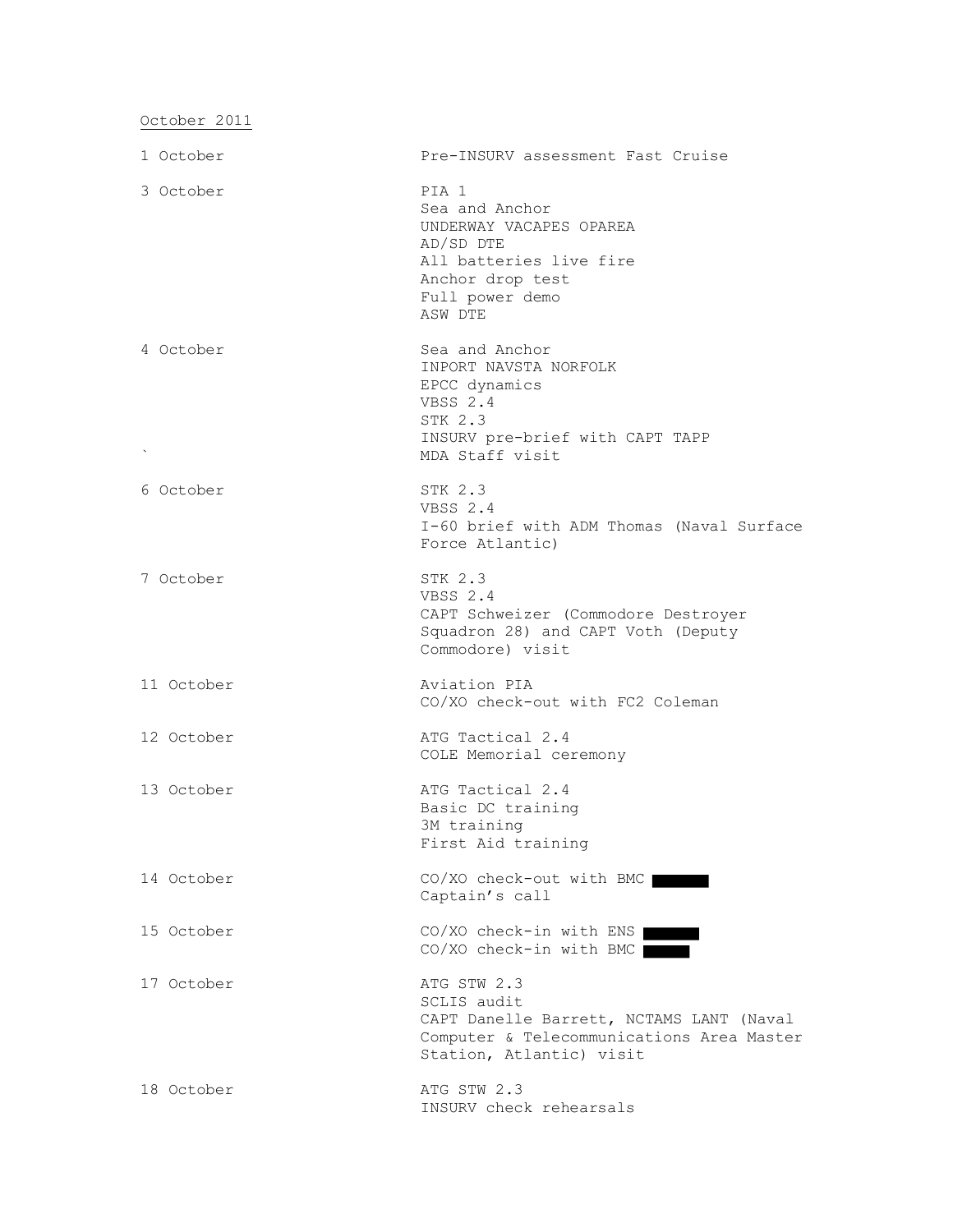| 19 October | ATG STW 2.3<br>INSURV check rehearsals                                          |
|------------|---------------------------------------------------------------------------------|
| 20 October | ATG STW 2.3<br>CO meeting with CAPT Voth                                        |
| 21 October | RDML Manazir (CSG 8) visit<br>Tag Out training<br>Captain's Call                |
| 22 October | OCSOT (AWS/BMD)                                                                 |
| 24 October | NSFS MTT<br>INSURV check rehearsals<br>Quarterly deadly-force training          |
| 25 October | STK 2.2B NSFS<br>I-45 BRIEF WITH RADM THOMAS<br>Quarterly deadly-force training |
| 26 October | STK 2.2B NSFS<br>INSURV check rehearsals<br>Quarterly deadly-force training     |
| 27 October | STK 2.2B NSFS<br>3M training<br>Quarterly deadly-force training                 |
| 28 October | <b>BMDEX</b><br>Congressman Mckeon visit                                        |
| 29 October | reenlistment<br>$FC1$                                                           |
| 31 October | Ammunition onload<br>Disciplinary review board                                  |

October was yet another month full of certification and ATG training. More importantly however, it was full on INSURV preparations as the crew kicked into overdrive preparing the ship for the inspection. Cole had her first pre-INSURV fast cruise and assessment, gaining valuable knowledge, skills, and planning for the upcoming inspection. Nevertheless, amidst the non-stop work, Cole and her crew still found time to host Congressman Mckeon and demonstrate the ship's new war fighting capabilities.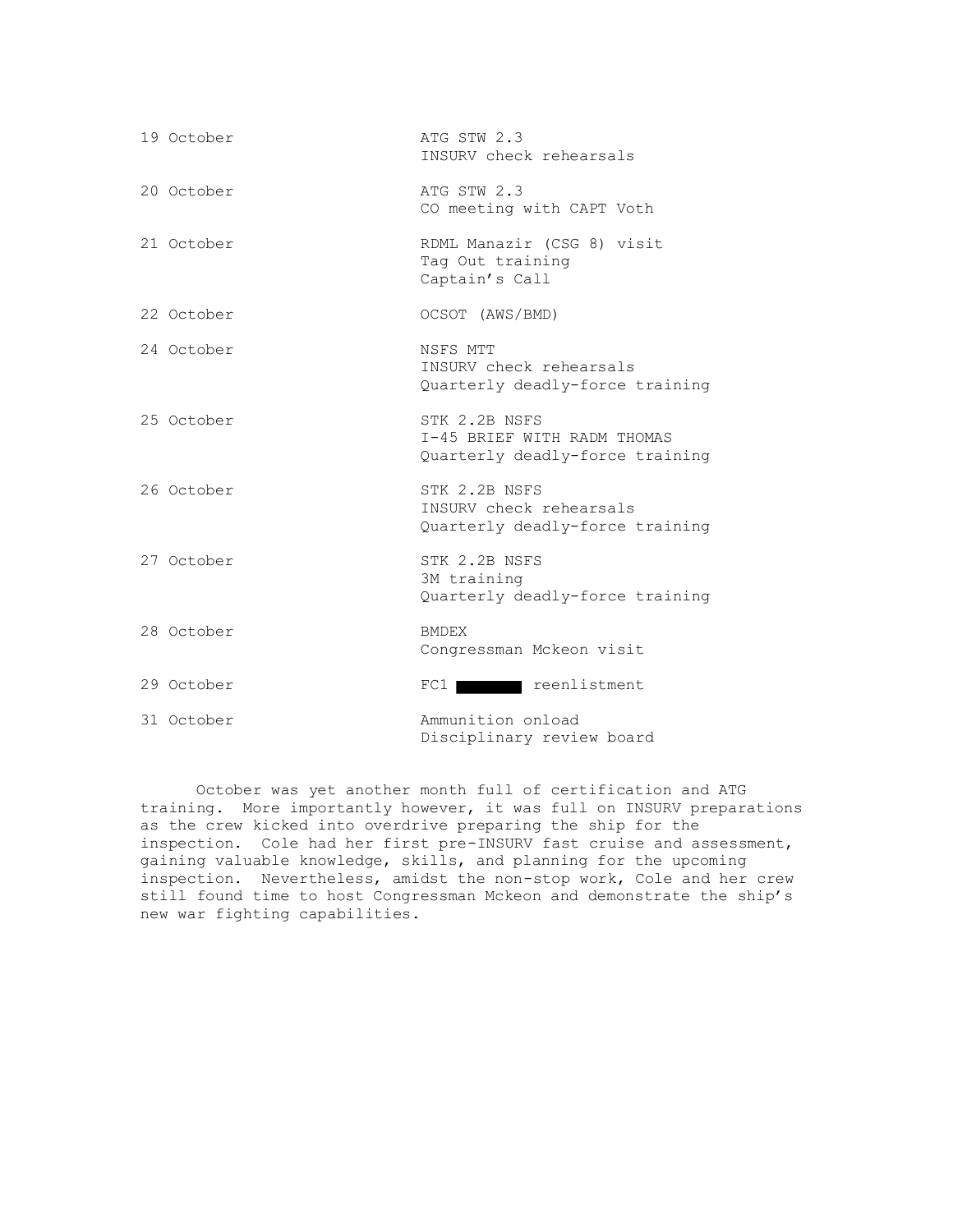November 2011

| 1 November  | CWO2 promotion ceremony<br>CAPT Voth (Deputy Commodore DESRON 28)<br>visit and inspection<br>INSURV check rehearsals<br>Quarterly deadly-force training<br>Children's hospital visit |
|-------------|--------------------------------------------------------------------------------------------------------------------------------------------------------------------------------------|
| 2 November  | <b>BMDEX</b><br>Medical PIA #2                                                                                                                                                       |
| 3 November  | INSURV check rehearsals<br>ISIC visit<br>3M training                                                                                                                                 |
| 4 November  | <b>BMDEX</b><br>CO check-out with OS1<br>Captain's call                                                                                                                              |
| 5 November  | AWS OCSOT<br>Crash and salvage                                                                                                                                                       |
| 7 November  | Crash and salvage                                                                                                                                                                    |
| 8 November  | PIA 2<br>Sea and Anchor<br>UNDERWAY VACAPES OPAREA<br>AD/SD DTE<br>Gun demo<br>Anchor drop test<br>Full power demo<br>ASW demo                                                       |
| 9 November  | CMWD demo<br>PAX transfer<br>CSW shoot<br>NSFS shoot<br>Crash and salvage<br>DLO' s                                                                                                  |
| 10 November | NSFS<br>Sea and Anchor<br>INPORT NAVSTA NORFOLK                                                                                                                                      |
| 11 November | WIMS 2.4<br>Captain's call<br>INSURV check rehearsals                                                                                                                                |
| 12 November | INSURV check rehearsals                                                                                                                                                              |
| 14 November | $FST-U$ 2.4<br>INSURV check rehearsals<br>Alcohol Awareness/ADAMS training                                                                                                           |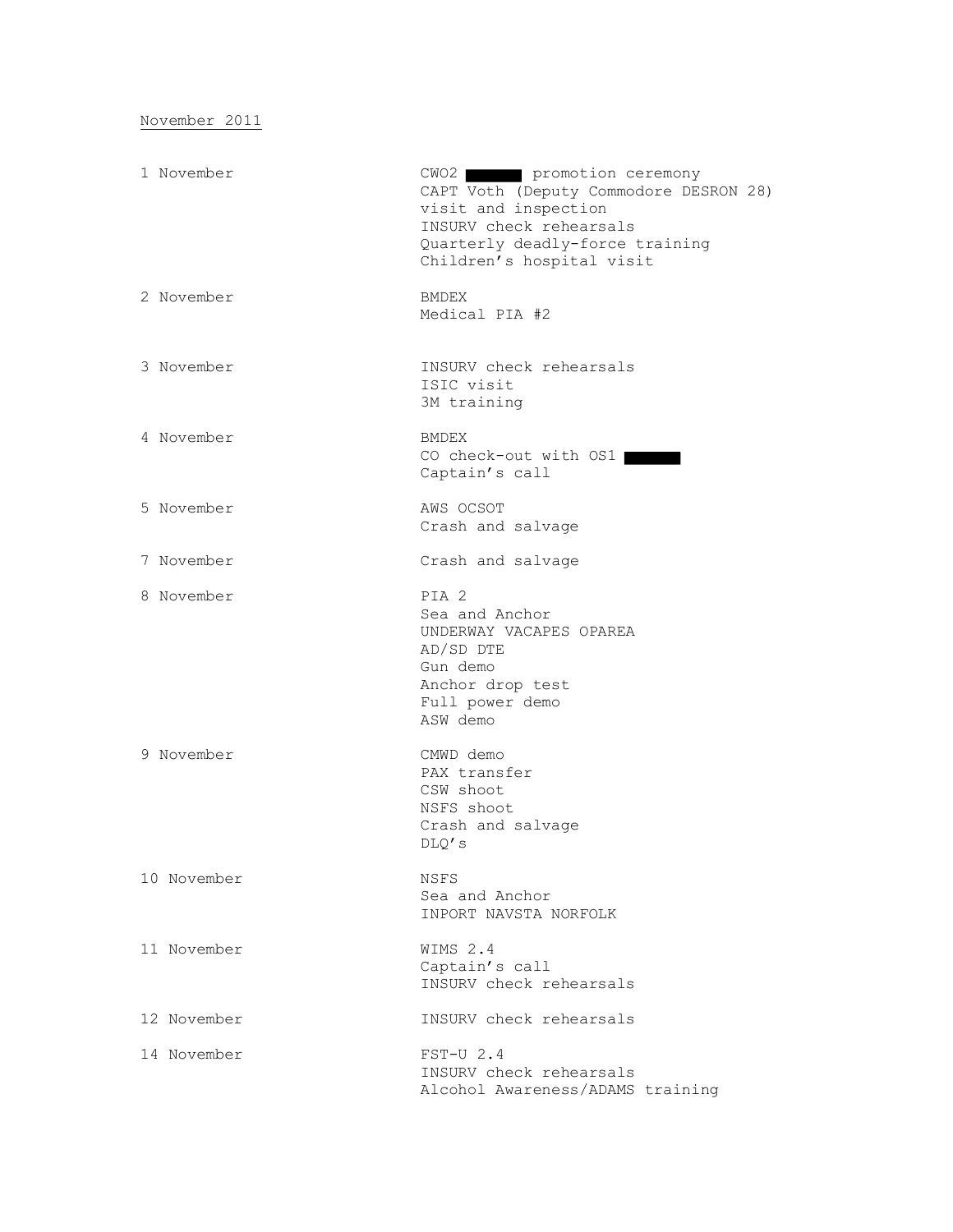| 15 November | ATG FST-U 2.4<br>INSURV check rehearsals<br>Alcohol Awareness/ADAMS training                           |
|-------------|--------------------------------------------------------------------------------------------------------|
| 16 November | ATG FST-U 2.4<br>INSURV check rehearsals<br>Alcohol Awareness/ADAMS training                           |
| 17 November | ATG FST-U 2.4<br>INSURV check rehearsals<br>Alcohol Awareness/ADAMS training                           |
| 18 November | AWS OCSOT<br>I-30 brief with RADM Thomas<br>Captain's Call                                             |
| 19 November | INSURV check rehearsals                                                                                |
| 21 November | PIA <sub>3</sub><br>Sea and Anchor<br>UNDERWAY VACAPES OPAREA                                          |
| 22 November | AD/SD DTE<br>Sea and Anchor<br>INPORT NAVSTA NORFOLK<br>EPCC Dynamics<br>INSURV check rehearsals       |
| 23 November | INSURV check rehearsals                                                                                |
| 25 November | SAR training<br>INSURV check rehearsals<br>Captain's call                                              |
| 26 November | INSURV check rehearsals<br>Captain's call                                                              |
| 28 November | I-14 brief with RADM Thomas<br>INSURV check rehearsals<br>EP and oil response training                 |
| 29 November | SAR training<br>INSURV check rehearsals<br>EP and oil response training                                |
| 30 November | ENTSTRKGRU C41 syndicate #2<br><b>BMDEX</b><br>INSURV check rehearsals<br>EP and oil response training |

 With time running out before COLE's INSURV inspection, the ship's crew shifted into overdrive to get the ship in top fighting shape. Many long days were spent making sure even the smallest details were just right. Amongst the hustle of INSURV preparations, the crew did take time to congratulate Warrant Officer on his promotion and bid farewell to fellow shipmate OS1 . Pre-INSRUV assessments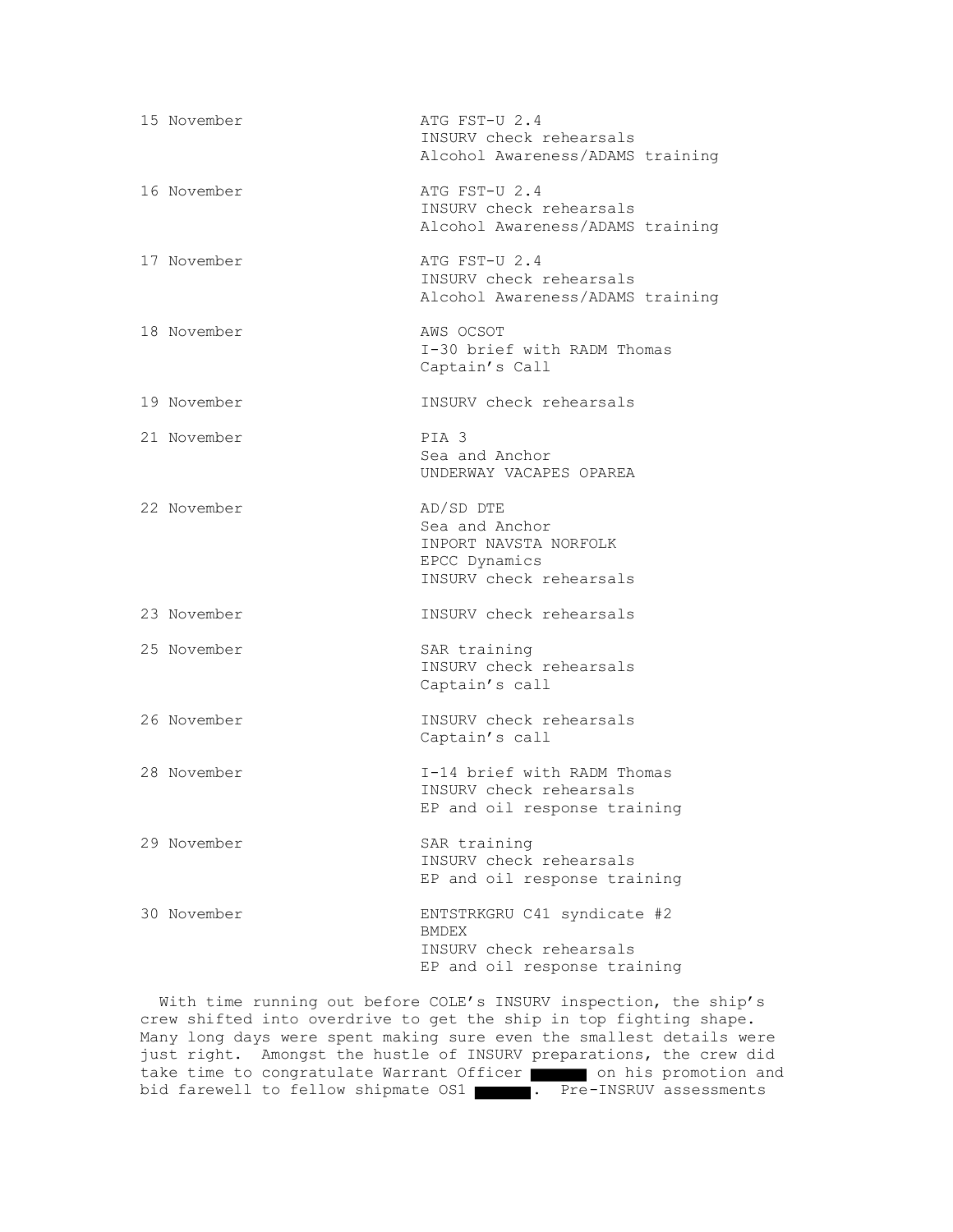dominated the ship's schedule and provided invaluable experience and preparation for the crew.

## December 2011

| 1 December  | CAPT Debow, NSWC PHD, visit<br>INSURV check rehearsals<br>EP and oil response training                                                         |
|-------------|------------------------------------------------------------------------------------------------------------------------------------------------|
| 2 December  | BMDEX<br>INSURV check rehearsals<br>Captain's call                                                                                             |
| 3 December  | FC2 reenlistment<br>INSURV check rehearsals                                                                                                    |
| 5 December  | INSURV check rehearsals<br>PIA 4 preparations                                                                                                  |
| 6 December  | PIA 4<br>Sea and Anchor<br>UNDERWAY VACAPES OPAREA<br>Anchor drop test<br>Full power run<br>Gun demo                                           |
| 7 December  | Full powers run<br><b>DTE</b><br>Sea and Anchor<br>PAX transfer IVO Rudee Inlet                                                                |
| 8 December  | Sea and Anchor<br>INPORT NAVSTA NORFOLK<br>EPCC demo                                                                                           |
| 9 December  | AWS OCSOT<br>INSURV check rehearsals                                                                                                           |
| 10 December | INSURV check rehearsals<br>AWS OCSOT<br>Senior Safety Committee meeting                                                                        |
| 11 December | INSURV check rehearsals<br>ENG/DC/Ventilation/NAV/Aviation/Deck/C5I/<br>Safety/NEP/MED day-one deliverable review<br>with CO<br>Captain's call |
| 12 December | INSURV                                                                                                                                         |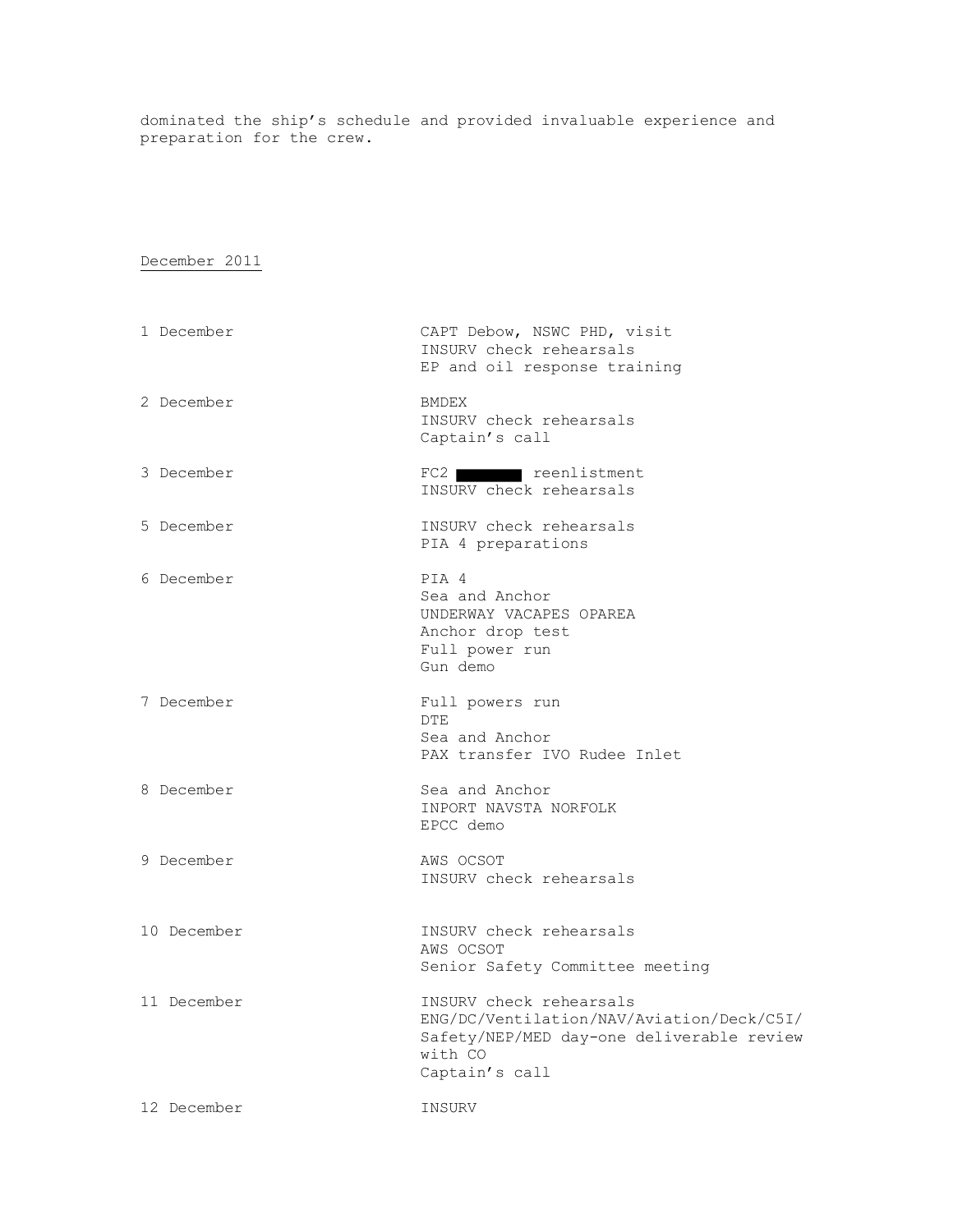|             | Sea and Anchor<br>UNDERWAY VACAPES OPAREA<br>AD/SD DTE<br>All batteries live fire<br>Anchor drop test<br>Full power demo<br>ASW DTE                    |
|-------------|--------------------------------------------------------------------------------------------------------------------------------------------------------|
| 13 December | INSURV checks<br>Sea and Anchor<br>INPORT NAVSTA NORFOLK                                                                                               |
| 14 December | INSURV checks<br>"INSURV How Goes It" brief                                                                                                            |
| 15 December | INSURV checks<br>CO/XO CHECKOUT WITH IC2<br>CO/XO CHECKOUT WITH EMCS<br>CO/XO CHECKOUT WITH LTJG<br>CO/XO CHECKOUT WITH ITC<br>CO/XO CHECKOUT WITH GMC |
| 16 December | CO/XO/Senior Assessor INSURV out brief<br>Switchboard maintenance<br>Captain's call                                                                    |
| 19 December | NMT OJT training<br>JROTC ship tour<br>M9/M16 shoot                                                                                                    |
| 20 December | NMT OJT training<br>Physical Readiness Test<br>ATG 3M training<br>SERT Meeting                                                                         |
| 21 December | NMT OJT training<br>Refueling<br>PRT                                                                                                                   |
| 22 December | Holiday stand-down begins                                                                                                                              |
| 27 December | Turnover<br>JO SHIP HANDLING COMPETITION - ENS<br>SERT MEETING<br>PRT<br>OCSOT                                                                         |
| 28 December | M9/M16 SHOOT<br>PRT                                                                                                                                    |
| 29 December | PRT<br>CO/XO check-out GSM2<br>XO, CMC, NC1-Career Counsel Meeting                                                                                     |
| 30 December | PRT<br>XO CHECK IN- LTJG                                                                                                                               |